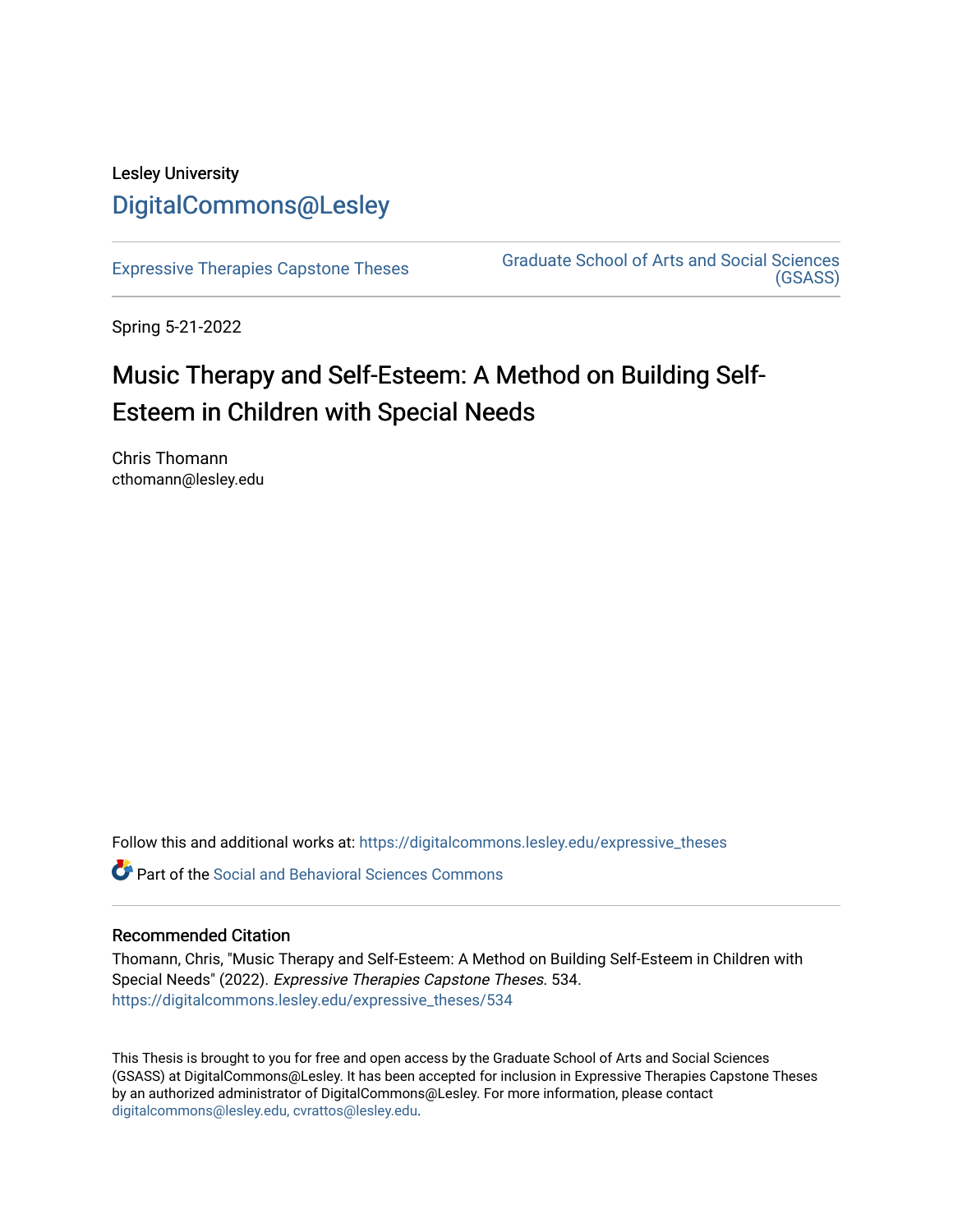## Music Therapy and Self-Esteem: A Method on Building Self-Esteem in Children with Special Needs

Capstone Thesis

Lesley University

April 25, 2022

Christopher Thomann

Music Therapy

Dr. Rebecca Zarate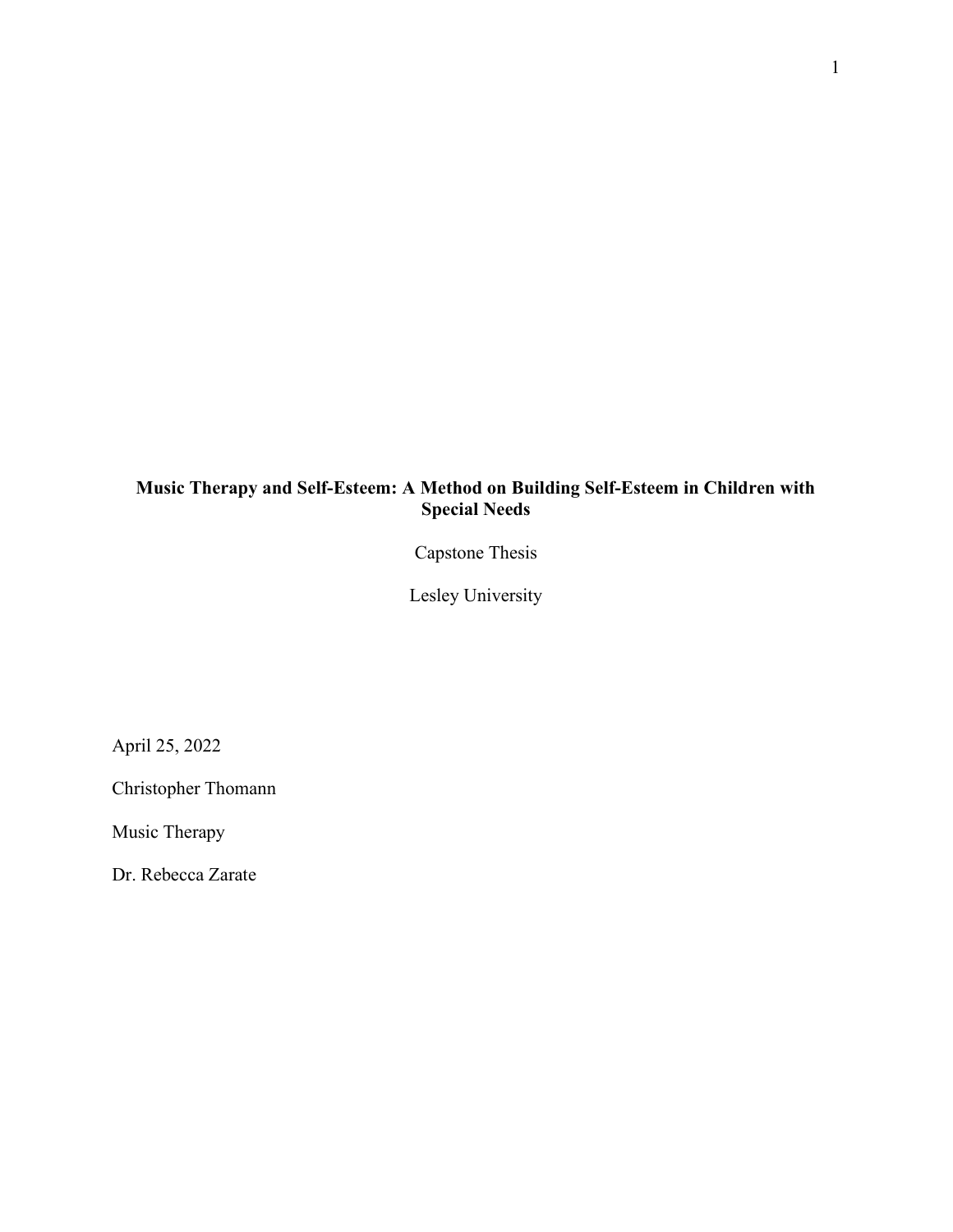### **Abstract**

 Self-esteem is an aspect of life that can affect how humans act. It is always ebbing and flowing, and typically never starts at the same level. Studies have shown that self-esteem in children with special needs is typically low because of varying symptoms associated with different diagnoses. Music therapy is an expressive therapy modality, and it can be utilized to increase levels of self-esteem by providing structure, predictability, and familiarity. It can be utilized to help meet a client's goals while being adaptable to any client's needs. Music improvisation is a tool within music therapy that can allow clients to create music as an expression of themselves and help them create an identity that cultivates their perception of themselves. To show how children with special needs can benefit from a strong therapeutic relationship and a consistent outlet for expression, a method was devised. The method used a musical forum for clients to check in and an improvisation session to create music that builds upon that check-in. The results showed an increase in self-esteem, an increase in clients' perception of themselves, and the benefits of a strong therapeutic relationship. Self-esteem can change daily and can be improved with music therapy interventions.

## Keywords: Music therapy, self-esteem, improvisation, therapeutic relationship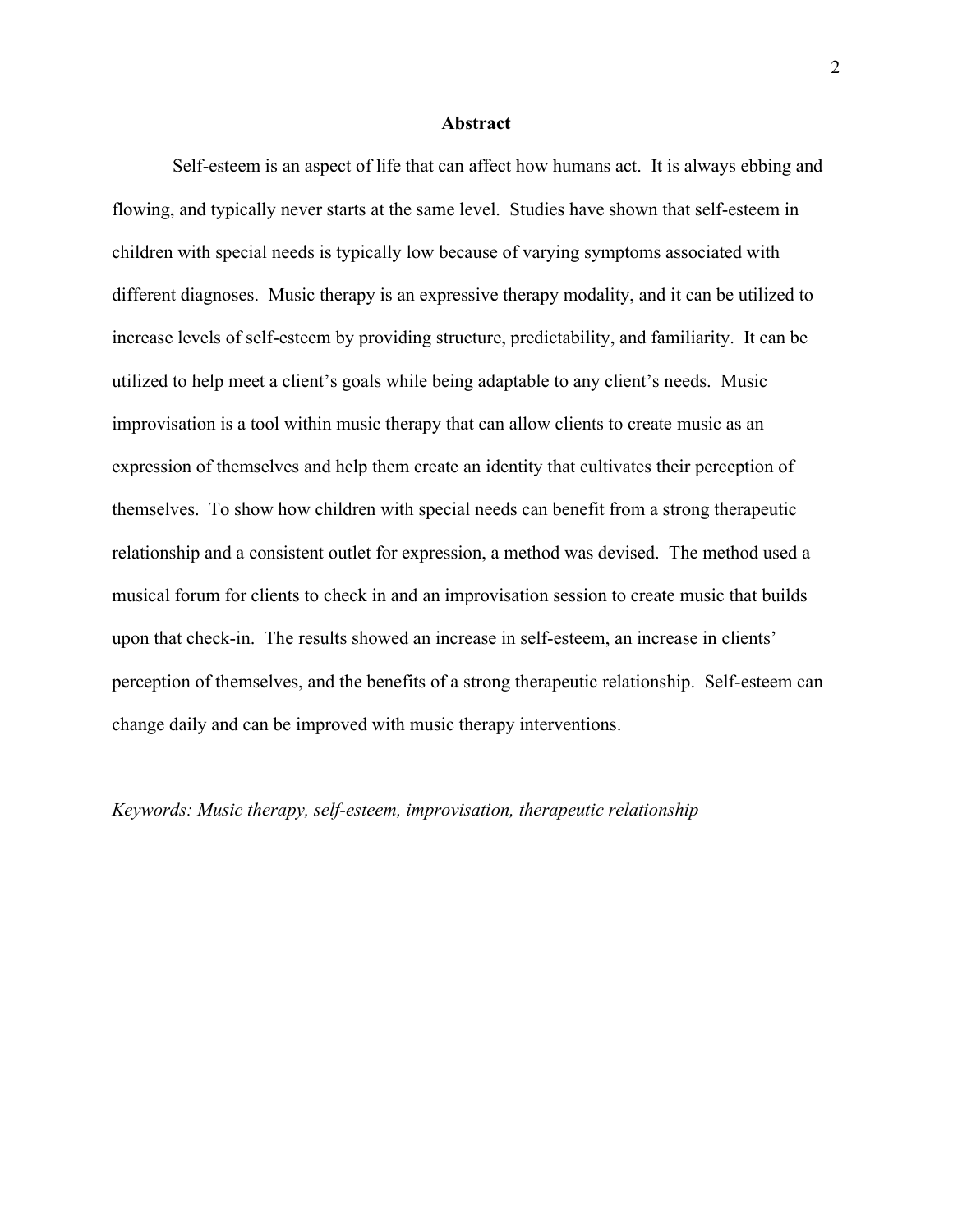**Needs** 

### Introduction

Self-esteem is an aspect of life that can greatly affect how humans act. People experience boosts and drops in their self-esteem frequently. Self-esteem is connected to the feeling of selfworth, which can fluctuate based on life events, traumatic events, conflicts, relationships, and/or influences by a person's favorite artist or celebrity (Orth et al., 2018). It is important to understand how changes in self-esteem affect everyone so the consequences of that change can be managed. Self-esteem was believed to not show any specific systematic changes across the lifespan, but recent studies show that it increases from adolescence to middle adulthood, peaks in the '50s, and declines in elderly years (Orth et al., 2018). This means there are specific milestones that should be met during a typical lifespan. If milestones are not met, then it could create disturbances in development. These disturbances can lead to mental issues, mental disorders, mistrust, and social isolation that can further disrupt development (Orth et al., 2018).

 Managing self-esteem drops can be a long process because every person has different requirements. Able-bodied people have advantages in combatting these drops because they only need to focus on the cause. This is especially true in children, who may not know how to verbalize what these drops do to them. Adding any mental health issue on top of an already difficult process of healing makes that process seem impossible. Children with special needs are greatly affected by self-esteem issues because they create a cycle of reinforcing symptoms (Cast & Burke, 2014). Getting these children out of the cycle takes understanding, care, adaptations, and an open mind. Therapists can develop plans based on information received from clients that can help identify and work through issues that are causing drops in self-esteem. They can also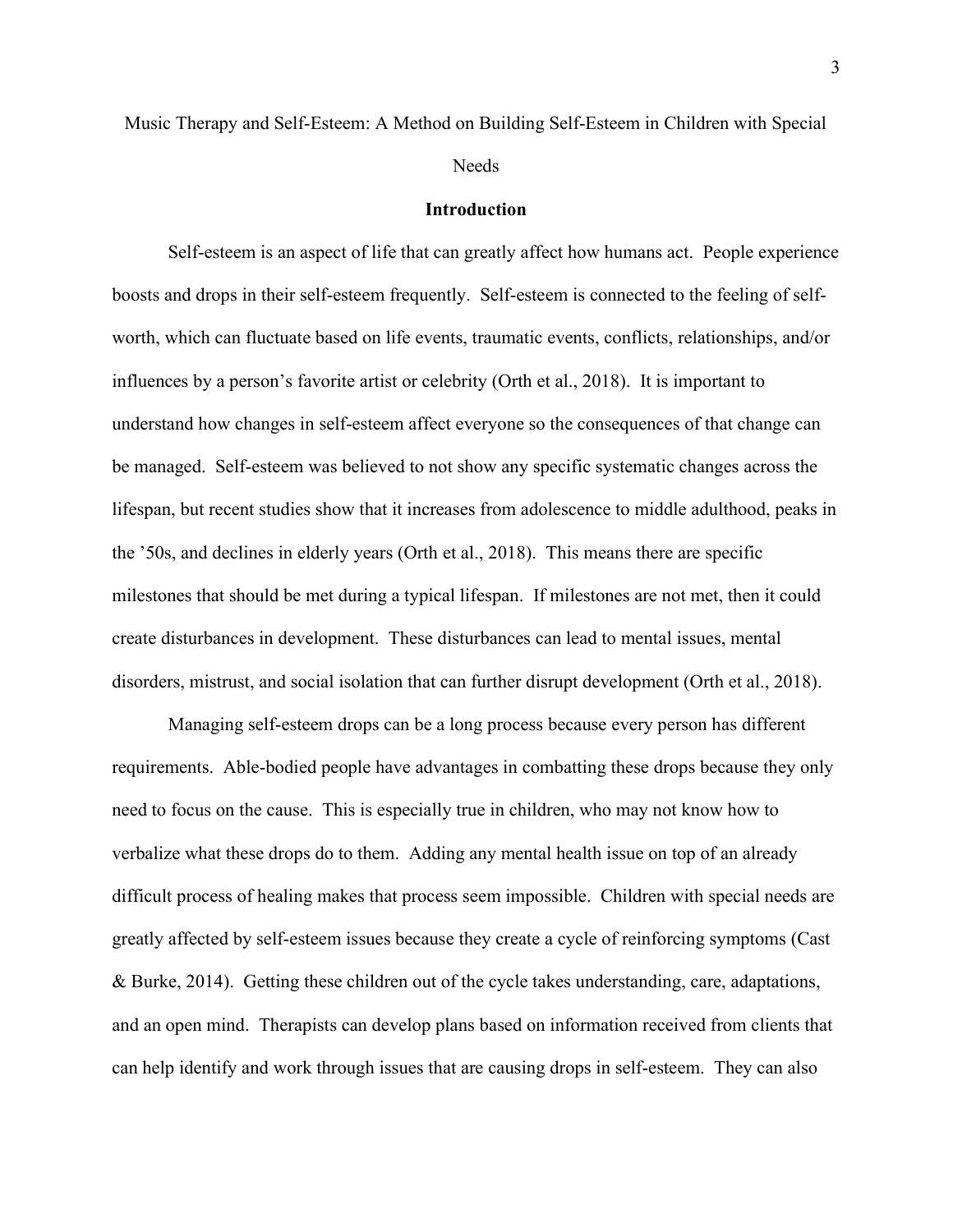create plans to build self-esteem and create methods of maintaining it so clients can help themselves.

 The topic of self-esteem is important to children with special needs because of the adaptations needed. Every disability presents unique and difficult challenges to overcome. Physical disabilities can cause a child's self-esteem to drop because the disability prevents that child from meeting their goals. Mental disabilities are equally unique and require special adaptations as well. These disabilities can be more difficult to combat because mental disabilities do not show themselves as readily as other types. It takes communication, observation, collaboration, and planning to get a person on the pathway to managing the effects of self-esteem (Cast & Burke, 2014).

This topic is also important because of the difficulties it can present in social situations. I currently intern at a school with children with special needs. Each student has an individualized education plan (IEP) that includes adaptations for specific mental health, physical, or behavioral issues. Many of the students at the school have difficulty communicating with their peers because of lapses in social abilities. Each student is at a different level of confidence when it comes to adapting to typical school demands. The stress this creates for these students is high due to their developmental limitations. These compounding challenges result in lowered selfesteem, which shows itself in various ways. Some students show aggression towards others because they lack the capabilities of self-regulation while other students choose self-isolation. I noticed a great difficulty for these students when put in unfamiliar situations. Teachers do their best to adapt their curriculum to meet each student's unique needs, but this is a challenge since each student has different needs, which coincide with the typical systemic needs of the school setting. This tension of needs and services and the balances that are required leaves the students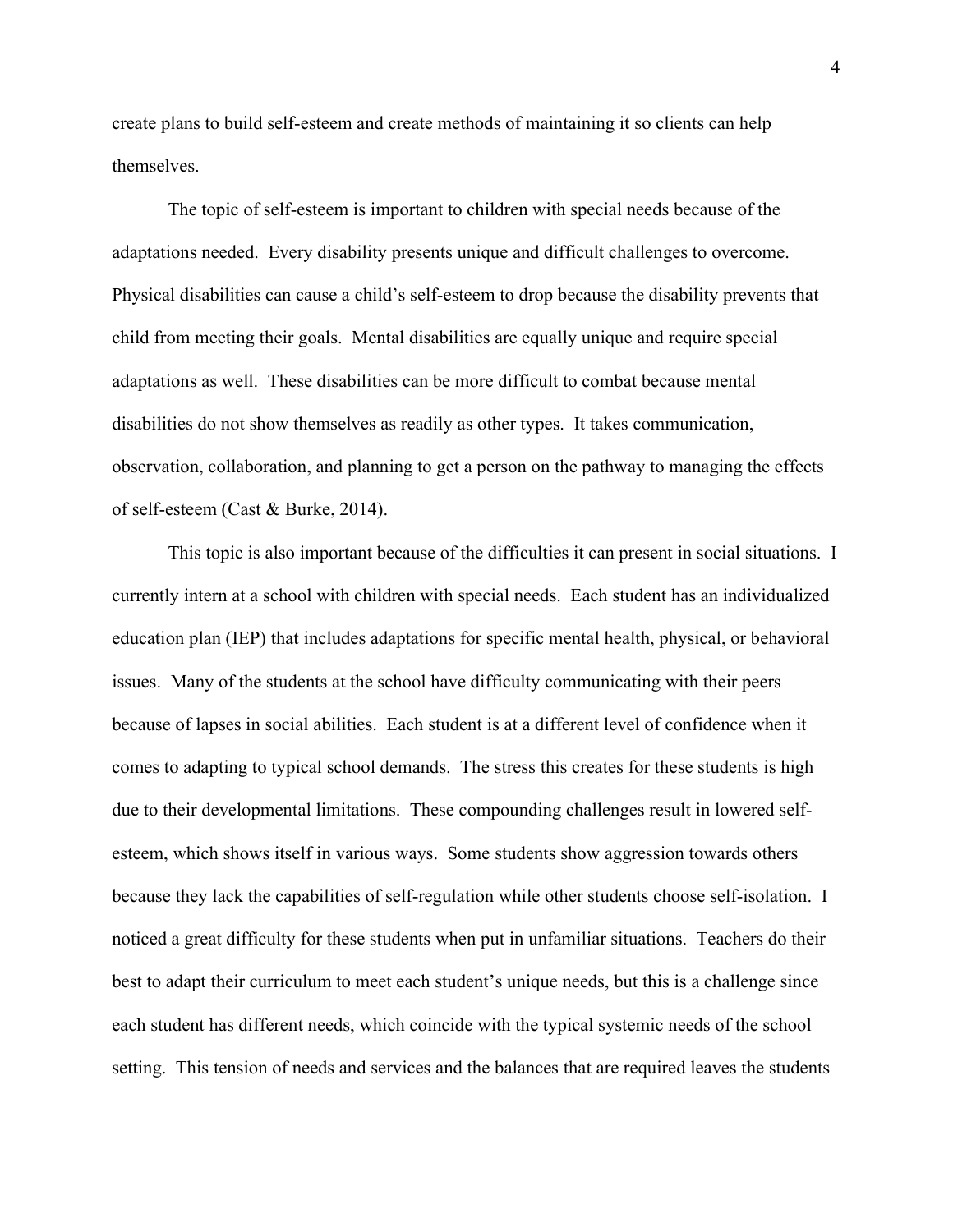feeling overwhelmed when it comes to general functioning, including schoolwork, which causes stress-response behaviors related to dips in self-esteem that can oftentimes present as inappropriate and leads to punishment or correction.

I aimed to help these students by developing a music therapy method that is designed to build self-esteem. Building self-esteem could help the students perceive themselves better and lessen other symptoms that may hinder their capabilities in school. There are barriers to selfesteem building that are difficult to overcome due to poor communication among staff, Covid-19 protocols, and the availability of students. Getting past these barriers takes coordination, flexibility, and adaptation to situations as they arise. I hope to learn how to help students build self-esteem in a manner that is accessible to anyone regardless of disabilities.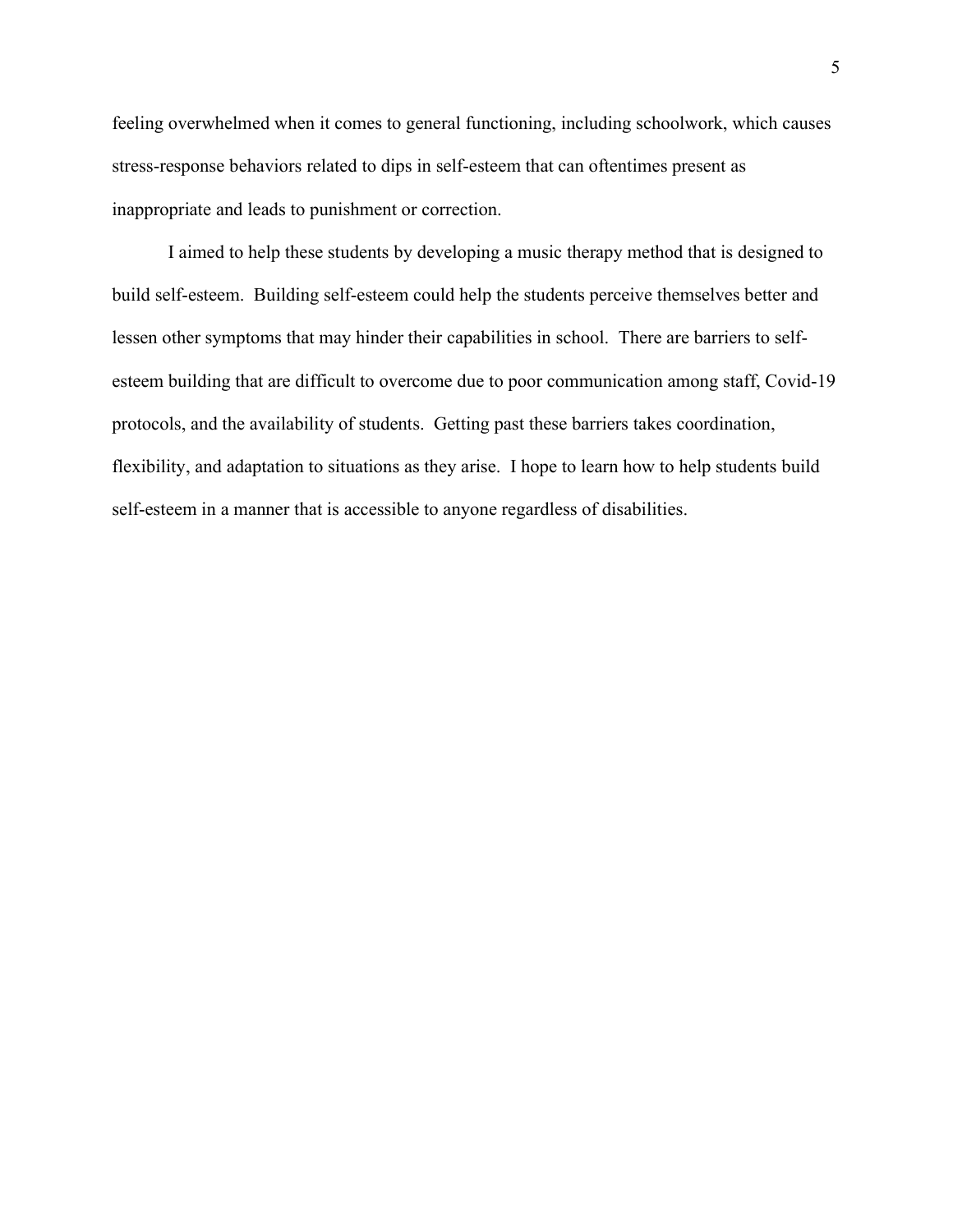## Literature Review

## Self-esteem

Humans have an innate awareness of self, which is placing value on their own lives and depends on many different factors (McKay & Fanning, 2016). Self-esteem can affect a person's ability to make appropriate decisions, maintain relationships, have self-confidence, and live a happier life. According to Orth et al (2012), there is an ongoing debate about whether high selfesteem will produce a better feeling of self-worth for an individual than low self-esteem. Selfesteem helps define a person's identity by being a product of a person's beliefs and evaluations about themselves (Mann et al., 2004). A person's self-esteem can be swayed by many different external factors such as parents' opinions, news media, models, and celebrities. Andrews (1998) discusses the looking-glass self, "which is focused on the importance of the individual perceptions of others' appraisals for the way we think about ourselves," (p. 340). Furthermore, there is evidence to show that self-esteem is an important psychological factor contributing to health and quality of life (Mann et al., 2004). This means that low self-esteem can contribute to the cause of mental health issues and may have a heightened effect on people if they have a preexisting mental health condition.

 A person's self-esteem can be altered by different cognitive distortions. McKay and Fanning (2016) discuss how "cognitive distortions are the tools of the pathological critic, how the critic operates, the weapons that the critic brings to bear against your self-esteem," (p. 68). They are different ways of thinking that alter how a person perceives a situation. The distortions themselves range from filtering, where a person will only see or hear certain things, to personalization, where a person will think that everything is related to them (McKay & Fanning,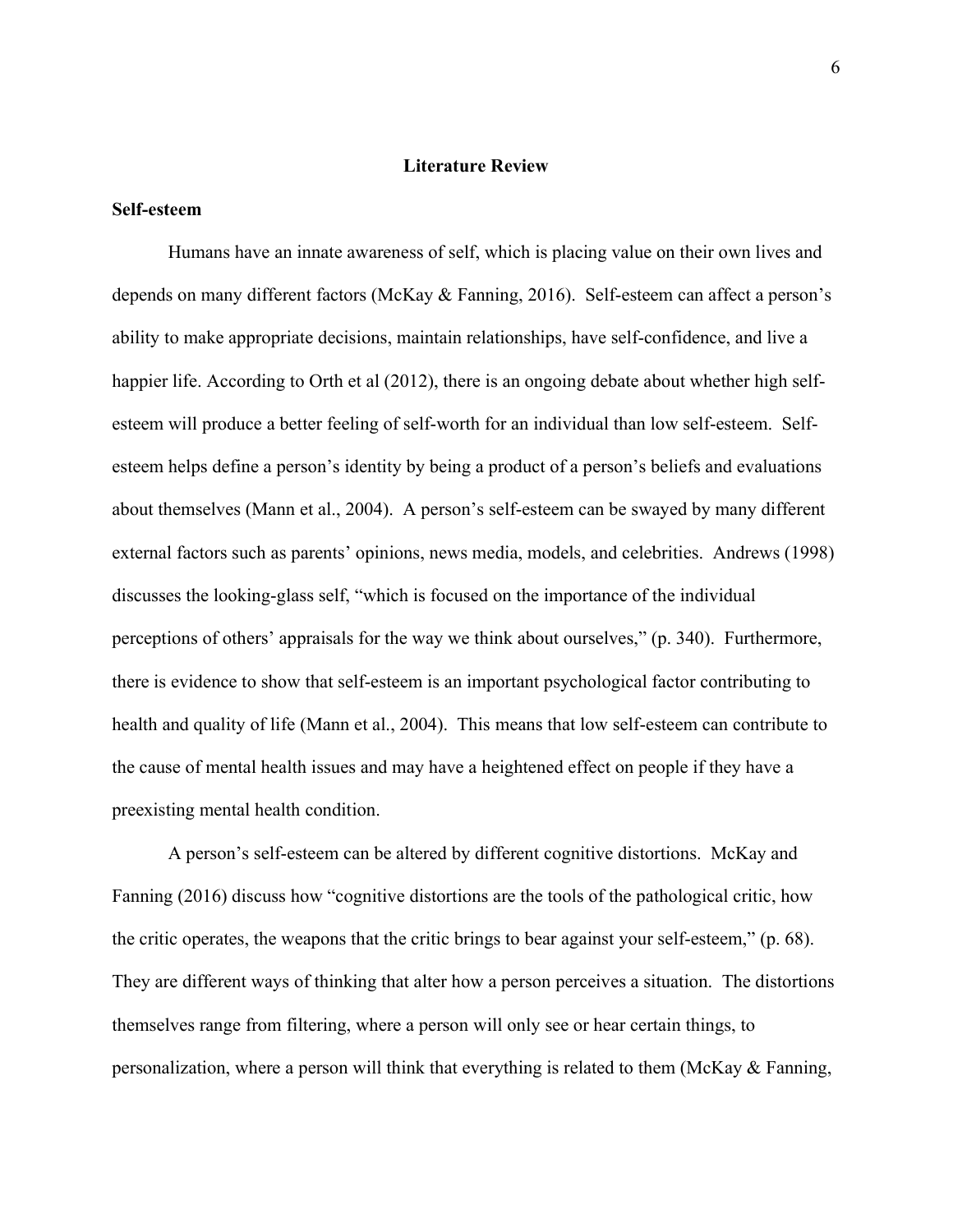2016). A person must understand which distortions they may fall victim to because their selfesteem can be lowered and kept low if the person only has negative ways of thinking.

Self-esteem is something that can affect a person's ability to feel confident in whatever they are doing. Research has been conducted that explores self-esteem and the effects it may have on children with developmental disorders. Every disorder is different in how it affects the body and/or mind, which means that a person's self-esteem will change depending on associated symptoms and associated ailments. Self-esteem has a role in creating stable psychological wellbeing because of how it affects mood, personal affect, motivation, and energy levels (Watson & Knott, 2006). When such times occur, the whole functioning of a person is impacted. Behavioral consequences result in areas of refusing help due to the sense of burden and low selfesteem, or low self-worth. Watson and Knott's findings highlight the importance of helping professionals, teachers, parents, and caregivers understand when help is needed. The findings also suggest a deeper issue for therapists to use this evidence to connect with their clients. The therapeutic relationship itself can then allow clients to open up and talk about what is important to them so the therapist can try to understand the client's goals.

## Self-Esteem and Empathy in the Therapeutic Relationship

Motta and Lynch (1990) discuss the therapeutic relationship in their study on technique versus relationship in behavior therapy. This study aims to see if the actual technique used in interventions is less, more, or equally important as the therapeutic relationship itself. They discovered that client perception toward therapists is important because of the curative influence of being able to interact with a person who shows empathy (Motta & Lynch, 1990). This is important because the client must trust the therapist with sensitive personal information. Many clients come to a therapist with issues regarding trust, abandonment, and neglect. The therapist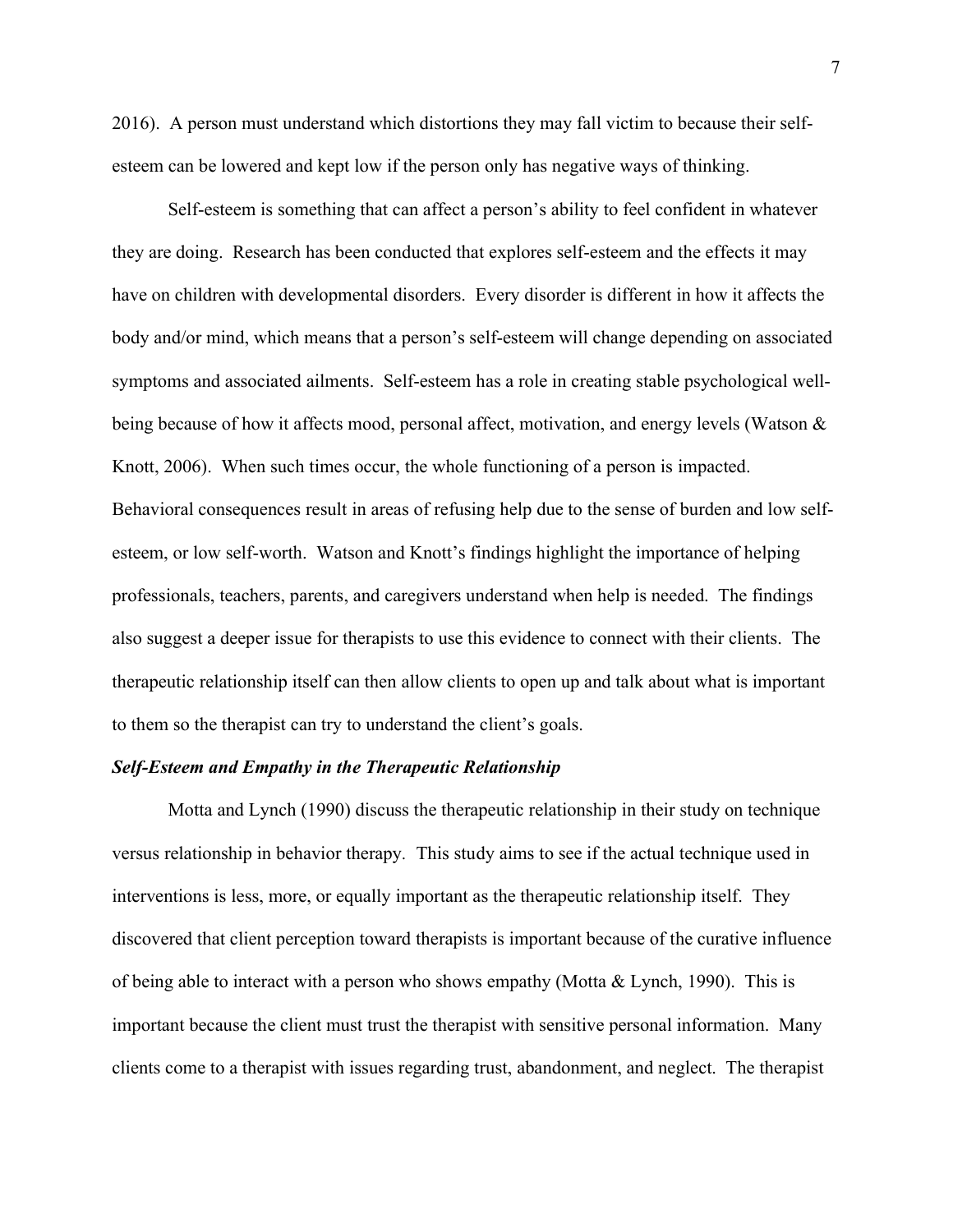must remain warm and interested in the client while also participating in permissive tolerance (Motta & Lynch, 1990). The results of the study show that the therapeutic relationship itself was deemed more important than the technique because of the effects the relationship can have on the client's ability to trust and feel good about themselves with another person (Motta & Lynch, 1990). This shows how important the therapeutic relationship can be regarding the influence a therapist can have on a client's self-esteem, self-confidence, and ability to feel safe.

## Therapeutic factors, Self-esteem in the Therapeutic Relationship

Therapeutic relationships can help a client feel better and change how they perceive themselves. Watson and Knott (2006) created a study that aimed to see how factors of social support, mood, and perceived competence related to the self-esteem in children with developmental coordination disorder (DCD) while comparing the results to children with typical motor abilities. The results of the study did show a difference in perceived self-esteem between the two groups in specific areas of testing. This is important when thinking about how people perceive themselves because lower self-esteem in an area of perceived importance may outweigh strong self-esteem in lesser areas. This study helps to understand that every individual holds a personal hierarchy of importance within themselves. The therapist must be able to learn about and understand what is important to the client to create interventions that help the client meet personal goals. The client's goals should address self-esteem and self-worth because both can have negative emotional consequences. They can both create distress in the client and show in the form of depression and anxiety (Cast & Burke, 2002, p. 1048).

#### Mental Health, Academic Competence, and Self-Esteem

Depression and anxiety are becoming increasingly common in school-age children and adolescents with 75% of all anxiety-related disorders starting at a median age between 11 and 21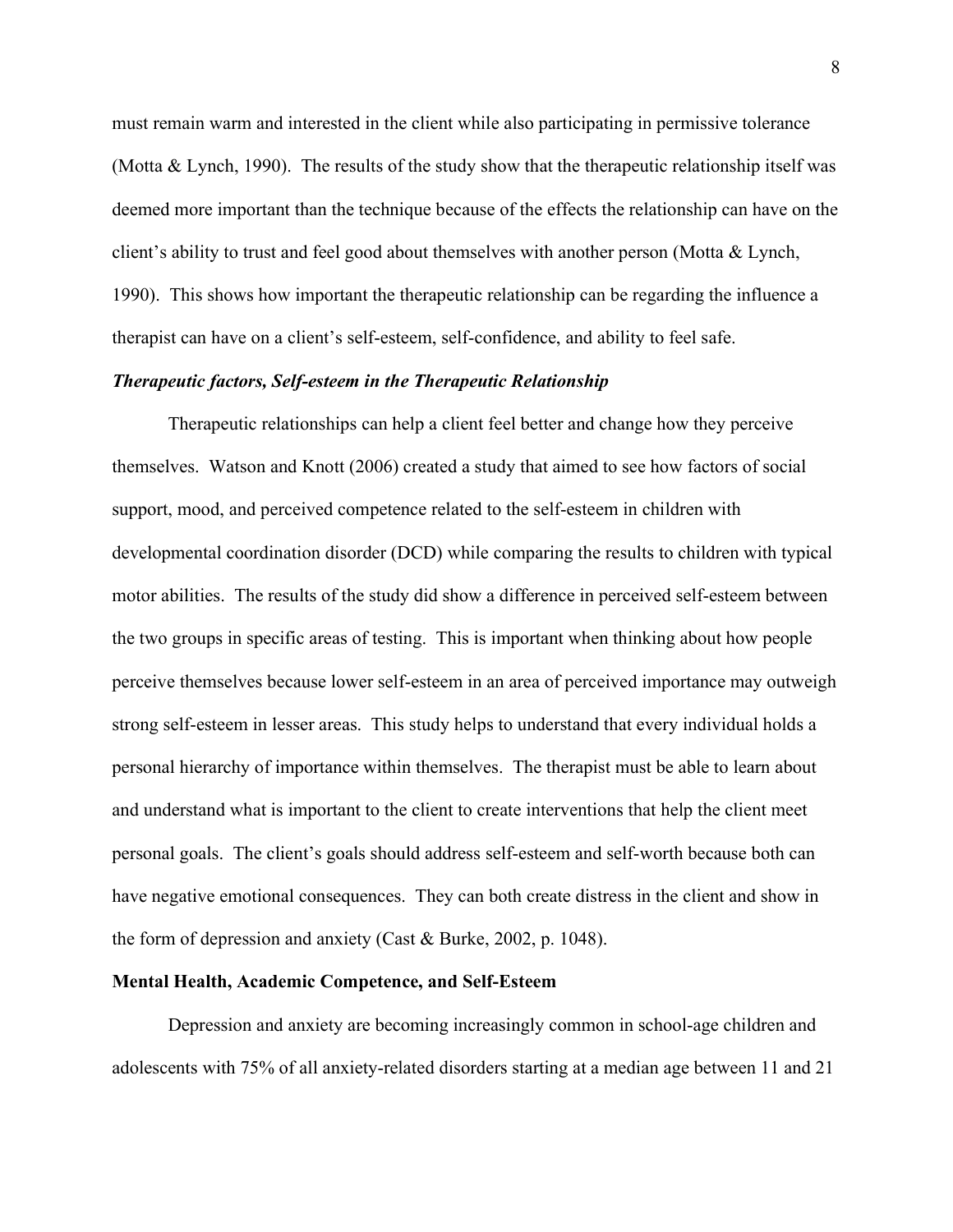years (Gaetano Rappo, 2014). The challenges that school-age children face can be greatly affected by variables such as maladaptive academic competence and perception of intelligence. The role of self-esteem in all children greatly impacts their ability to focus on the task at hand, mood, isolation, ability to ask for help, and sleep cycle (Gaetano Rappo, 2014). A study by Gaetano Rappo (2014) compared the scores of children with learning disabilities and children with typical learning skills about anxiety, depression, and self-esteem. The results show that children with learning disabilities had a much lower score in self-esteem which result in higher levels of anxiety and depression. There is a cycle that is created with this behavior that starts with long-term avoidant behaviors that undermine a child's future performance in school, which leads to a child's belief that they cannot do something, which then leads to self-handicap behaviors, which finally reinforces the initial long-term avoidant behavior (Gaetano Rappo, 2014). These results show that self-esteem can play a major role in a child's ability to function and meet their personal goals. This is the case for everyone regardless of capabilities, but children with developmental disabilities are more susceptible to lower self-esteem because of lower cognitive understanding and abilities as well as external factors and influences from parents, siblings, and caregivers.

Although there is considerable research about self-esteem, there was a lack of research solely targeting self-esteem in children with developmental disabilities. Most of the research found aggregated self-esteem with symptoms associated with specific disorders. Although the self-esteem of the child is important, there seemed to be more research targeting the self-esteem of the people associated with that child, such as parents, siblings, and caregivers. According to Werner and Shulman (2013), "it is recognized that the economic, psychological, and social burden of caring for a child with a developmental disability may strongly affect the quality of life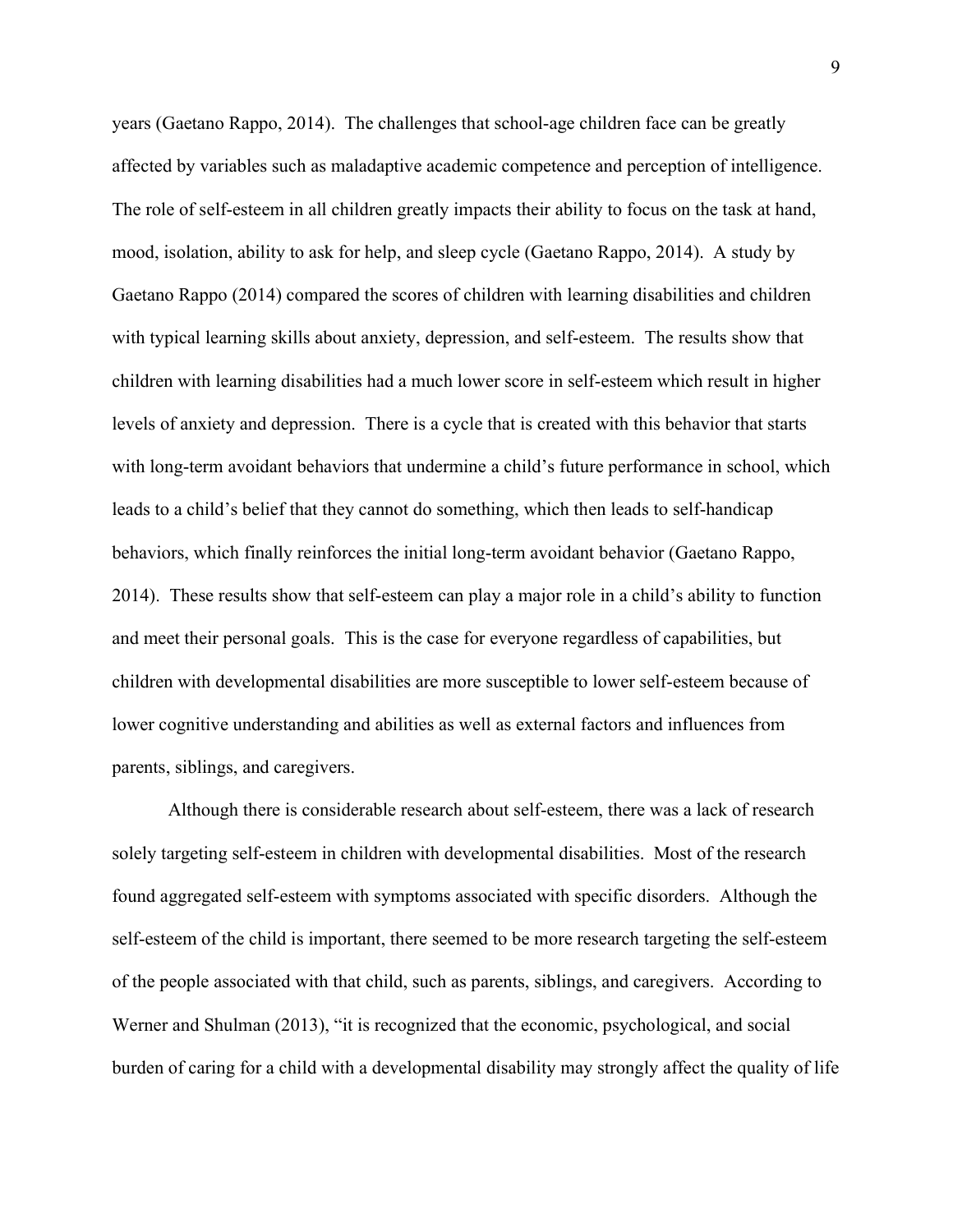for the parents," (p. 4103). These parents and caregivers can affect a child's self-esteem by their behaviors, word usage, and mannerisms. Werner and Shulman (2013) have a study that hypothesizes that higher levels of positive meaning in caregiving, self-esteem, and social support will moderate and reduce the negative association between stigma and subjective well-being (SWB), while higher levels of the burden will increase the association. This study showed that the parents of children with developmental disabilities with higher self-esteem and social support feel less overburdened and show a more average feeling of SWB. It also shows that the specific disability can influence the score depending on the levels of care needed for that child (Werner & Shulman, 2013). This evidence correlates with findings by Li-Tsang, Yau, and Yuen (2001) titled Success in Parenting Children with Developmental Disabilities: Some Characteristics, Attitudes, and Adaptive Coping Skills. This study observed and analyzed the characteristics of successful parents. The term successful refers to parents who have positive attitudes toward their child with developmental disabilities. The study showed that social background, family and marital relationships, parent-child relationships, attitudes as social values, help-seeking behaviors, and personal resources all affected the success of the parents (Li-Tsang, Yau, & Yeun, 2001).

## Children with Special Needs and Self-esteem

Children with special needs refer to a larger population of children that all experience some sort of disability. Although there may be similar diagnoses, every child experiences their issues individually and should be treated as such. The disabilities themselves can create physical, cognitive, or behavioral limitations that require specific assistance. Each disability is different in origin, whereas some occur through genetics and by birth while others can occur through complex traumatic events (Keesler, 2020). Trauma itself is defined as "stressful events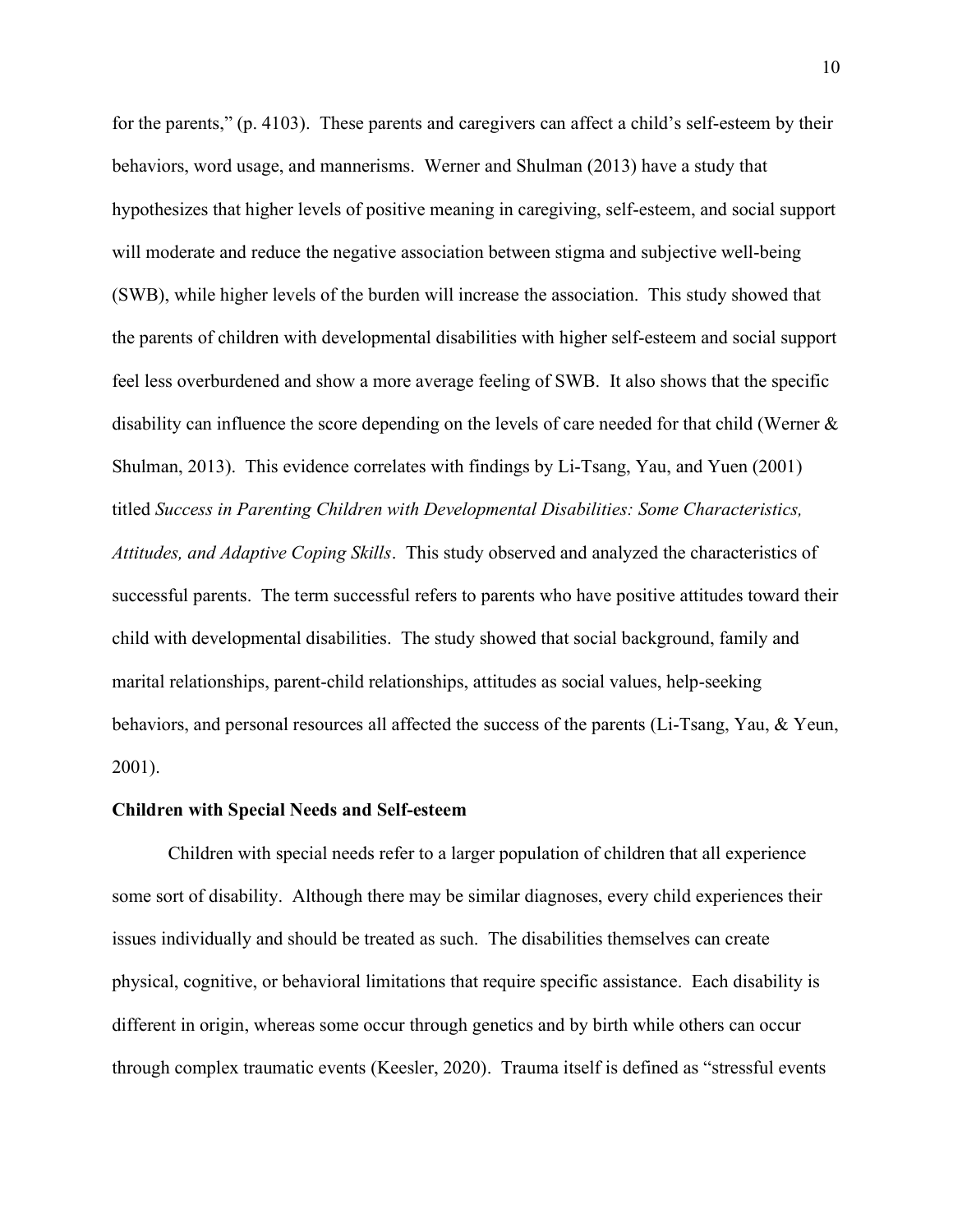(or, more specifically, how such events are appraised), which are assumed to create perturbations in people's characteristic levels of domain-specific and overall life satisfaction," (Barnum & Perrone-McGovern, 2017, p. 40). Keesler (2020) adds how "trauma disrupts an individual's growth and development particularly when it occurs early in life or is prolonged during critical developmental periods," (p. 1). Individual trauma can occur in many different aspects of life and is often the cause of attachment insecurity, decreased self-esteem, and psychological distress (Barnum & Perrone-McGovern, 2017).

Therapists provide trauma-informed services that consider the impact of violence and victimization on a client's development in their sessions (Elliot et al., 2005). A trauma-informed approach should be taken to ensure that therapists do not inadvertently say or do something that creates a trauma response from the client. This includes the topics of conversation, the therapist's body language, and therapeutic space. According to Elliot et al. (2005), "trauma symptoms arising from past violence and the absence of a safe environment create obstacles to services, treatment, and recovery for survivors," (p. 463). The therapeutic space is important because it can affect the client's feelings of safety and security. The space itself can be adapted to meet a client's needs. Therapists should address any potential concerns early in the first meetings to ensure the client understands what a therapeutically safe space is and what requirements the client may have. An example of this could be if a client is showing symptoms of paranoia and feels like people are watching them through a window. The therapist can acknowledge this and cover the windows with whatever is available. The trauma-informed approach is about giving the client respect and dignity while collaborating with the client to ensure the best possible scenario for therapy (Elliot et al., 2005).

#### Mental Health and Self-Esteem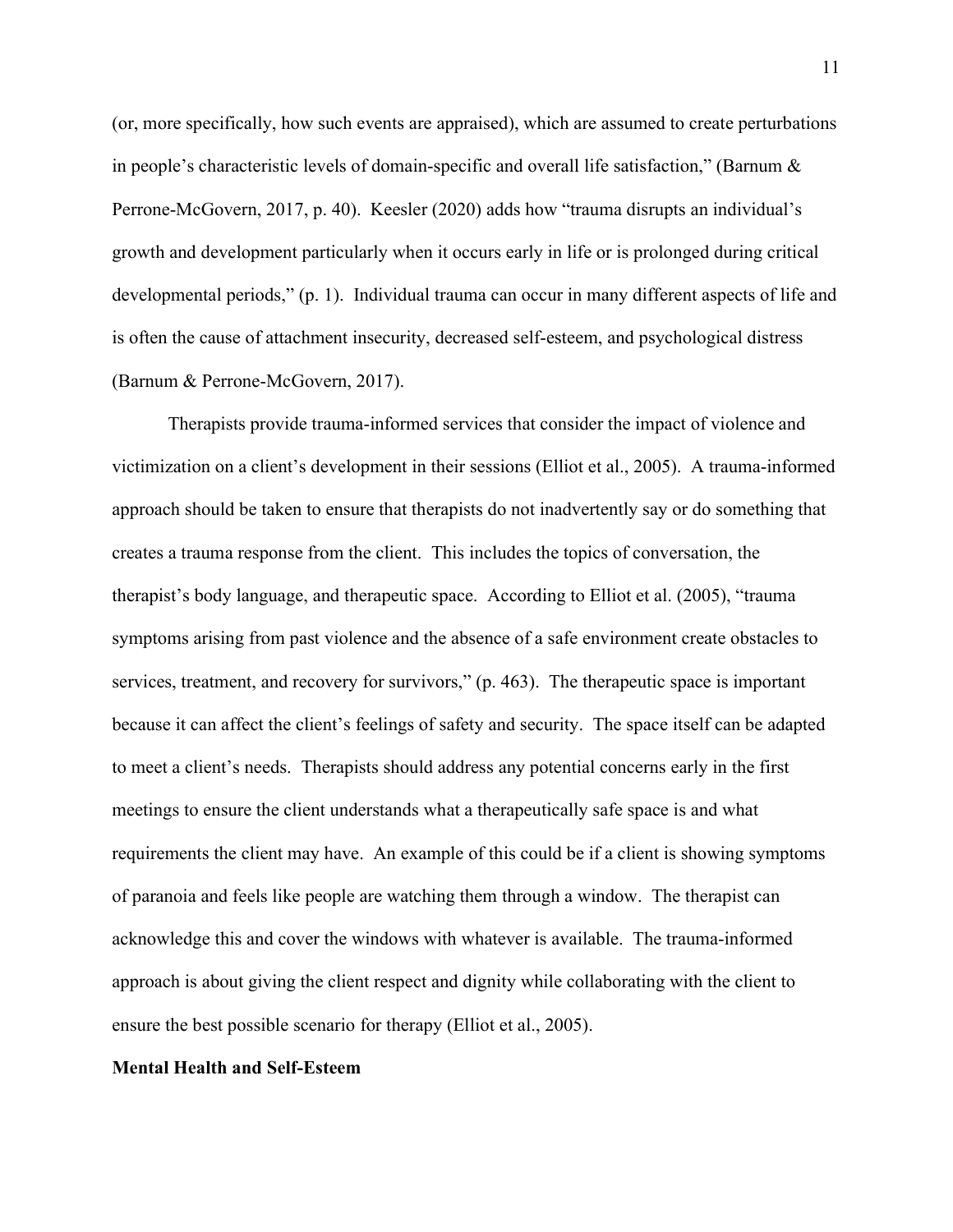Self-esteem can be affected by many different mental health disorders. Some disorders are common in the elementary school settings, such as anxiety, depression, and attentiondeficit/hyperactivity disorder (ADHD) (Center for Disease Control and Prevention [CDC], 2021). Each of these diagnoses comes with differing criteria and comorbid symptoms. A therapist needs to seek out the underlying causes of disorders to create meaningful interventions that are tailored to specific goals that a client may have. Kashani and Orvaschel (1990) explain in their study how "anxiety has clinical importance not only as a distinct set of disorders but also because it exerts an effect on other domains of functioning. It would also appear to influence other disorders indirectly," (p. 313). Self-esteem is directly threatened by the symptoms of anxiety disorders because they affect the individual's perception of self-worth (Greenberg et al., 1992).

 Recognizing anxiety and how a client is affected is important because the client may not know that a certain response is due to anxiety. Therapy can also consist of psychoeducation in the realm of informing the client what to look for during bouts of anxiety. In these instances, a solid foundation of grounding techniques can help the client push through an anxiety attack and focus on issues with a calmer mindset. Vohnoutka (2021) informs that "grounding techniques are coping strategies that help you connect with your present moment and surroundings, to pull you away from negative thoughts, anxiety, or flashbacks," (p. 2). Some techniques work better than others for clients and should be practiced to create an automatic muscle-memory response. This will help the client during an episode of anxiety to perform the technique to help get through it faster and safer. Vohnoutka also explains that "learning grounding exercises can help you to defuse building anxiety," (p. 4). They can create a preventative routine for clients to utilize at any time, especially if the clients know that they will be in a situation that will have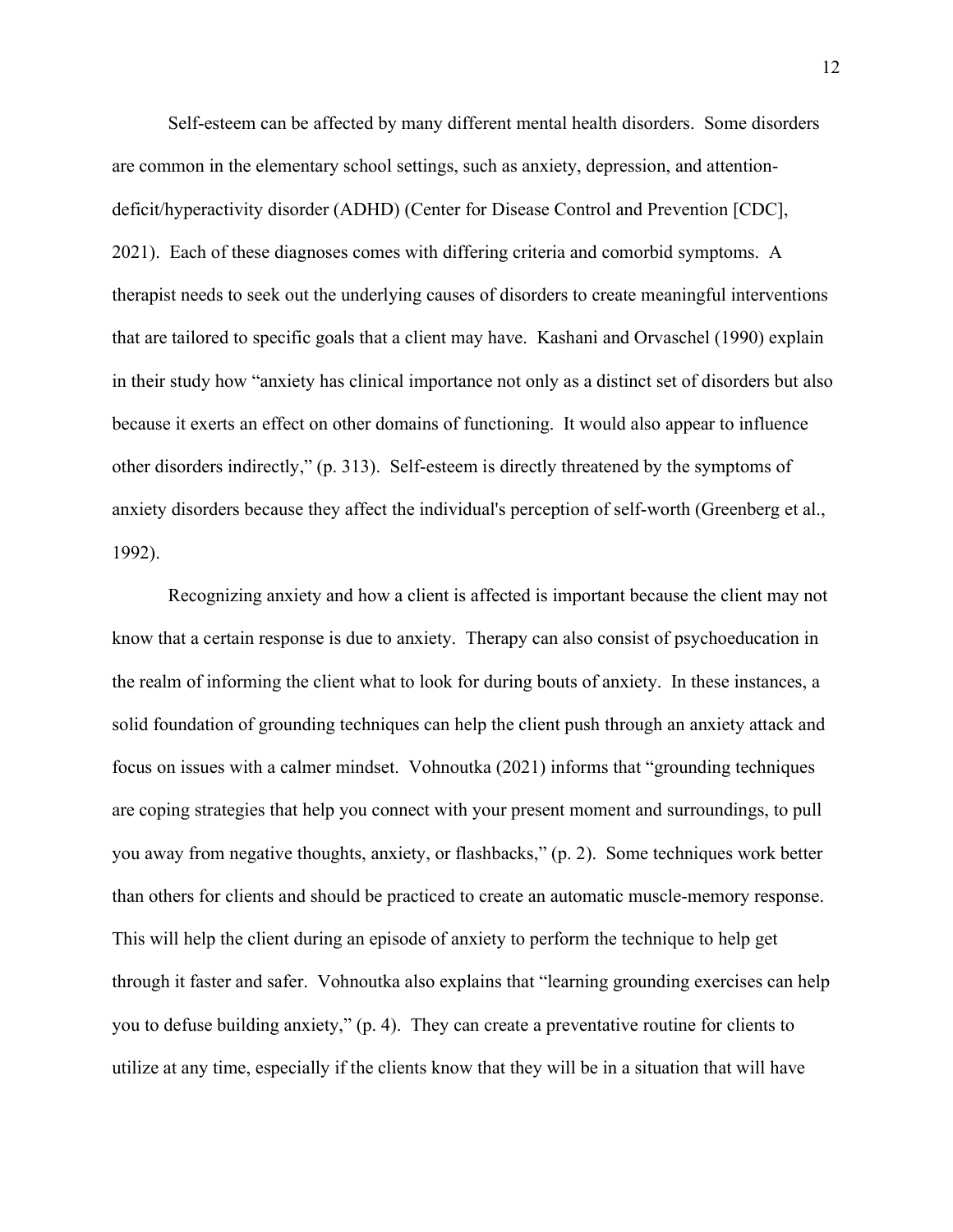anxiety-provoking stimuli. A well-planned strategy can help alleviate and create calmness before, during, and after stressful events that could bring anxiety attacks.

## Music Therapy and Children with Special Needs

A child with special needs requires an adaptive approach to help progress in development. Not all therapy is the same because not every client is the same. Gold et al. (2004) found "there is a wide range of mental disorders in children and adolescents, spanning emotional, cognitive, and behavior problems," (p. 1054). It is up to doctors to make appropriate referrals based on a client's needs. Music therapy demonstrates potential as an effective approach for therapy for many children because it can focus on different aspects of communication (Gold et al., 2004). For children who are nonverbal, music therapy is a great way to communicate through instruments and music. It also gives clients another outlet in which to tell their stories. It does this by empowering clients by giving them choices. Music therapy is unique because it can create experiences that can be classified as active or receptive (Gold et al., 2004). This is important in therapeutic work because it allows clients to engage however they need to. This aspect of therapy is also paired with a trauma-informed approach because it allows clients to receive therapy safely. An example of a trauma-informed approach can be seen in the process of making music. Active music playing is a physical activity that generates loud noises and fills the air with vibrations caused by the playing of musical instruments. This can be overwhelming for some people and can result in a sensory overload. To prevent this overload, therapists can provide noise-canceling headphones or earmuffs to lessen the volume of the instruments. This can help a child maintain a balance that allows them to experience musicmaking while protecting them from overstimulation.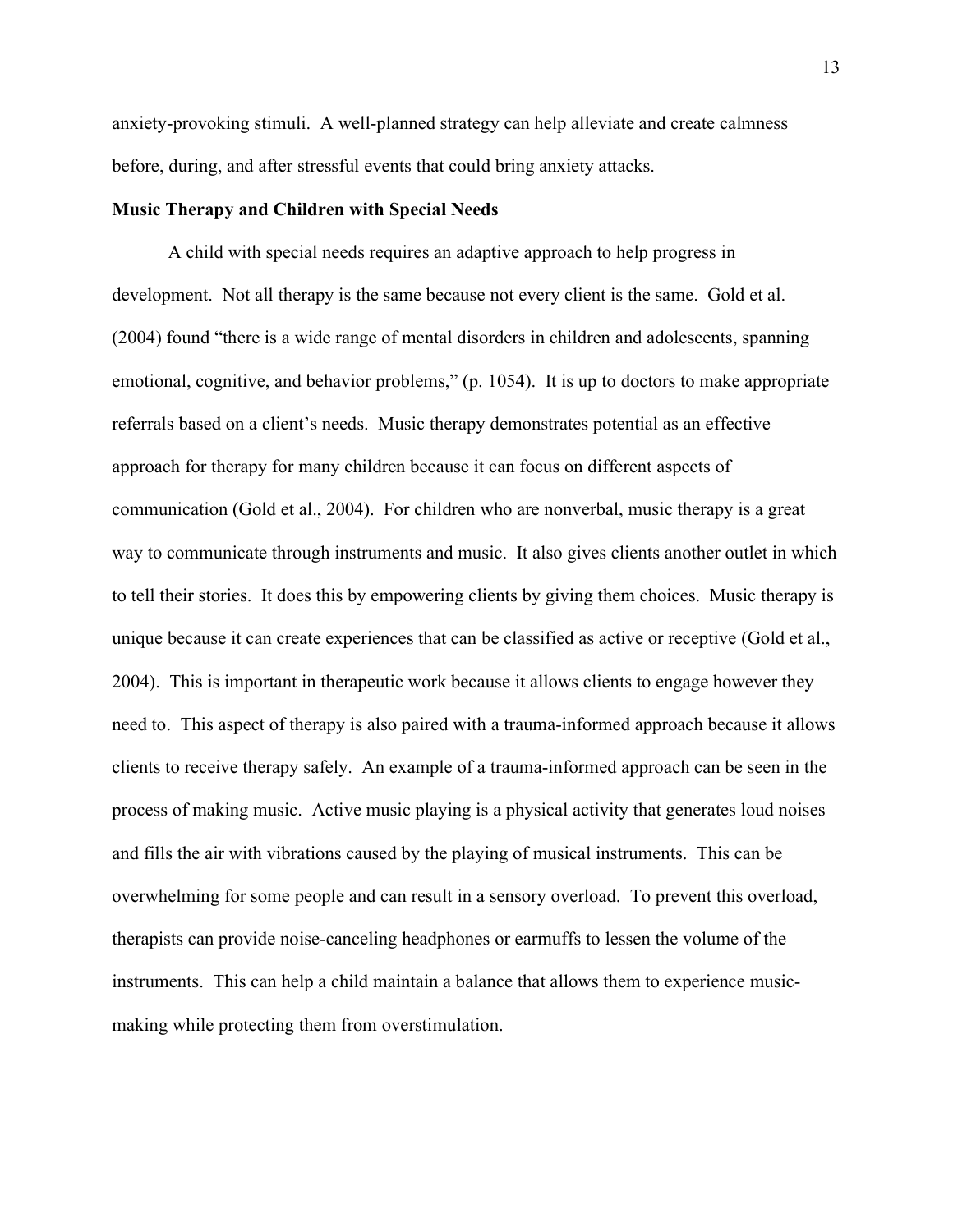According to Petruta-Maria (2015), "music therapy can play a great part in the development of some efficient learning practices and emotional self-regulation," (p. 277). It allows clients to connect with sounds and lyrics in emotional ways. Lyrics can validate a client's experiences because they talk about what a client may be going through. Emotional regulation can be achieved through guided listening and imagery, shared music-making, and mindful music listening (Gold et al., 2004). Clients can also experience different music genres to find specific songs that elicit emotional responses. Care must be taken when selecting music because a client's experience with a song can be interlaced with trauma. Music has a way of attaching itself to memories and allows direct access to a person's soul (Petruta-Maria, 2015). This includes a person's perception of themselves, their personalities, and self-worth. Petruta-Maria (2015) adds that "this sustains the efficiency of music therapy through different cultures and educational ambiances, for different ages and education levels," (p. 279).

## Self-esteem and Music Therapy

Music therapy is effective in identifying and treating issues of self-esteem and self-worth by utilizing many different approaches. According to Lawendowski and Bieleninik (2017), "participation in music therapy offers opportunities for the participants to engage in identity work – to define, develop, or reflect on their understanding of themselves, and to cultivate new expressions of self-identity," (p. 85). For example, music performance groups have increased group cohesiveness and peer acceptance, listening exercises that emphasized mood recognition have been effective in building self-esteem, and songwriting activities can be useful in developing self-concept (Haines, 1989). Music therapy can be used to meet individual goals of the clients that focus on specific problems and symptoms that a client presents (Bruscia, 1987). There are some aspects of music therapy that are more efficient at meeting a client's goals.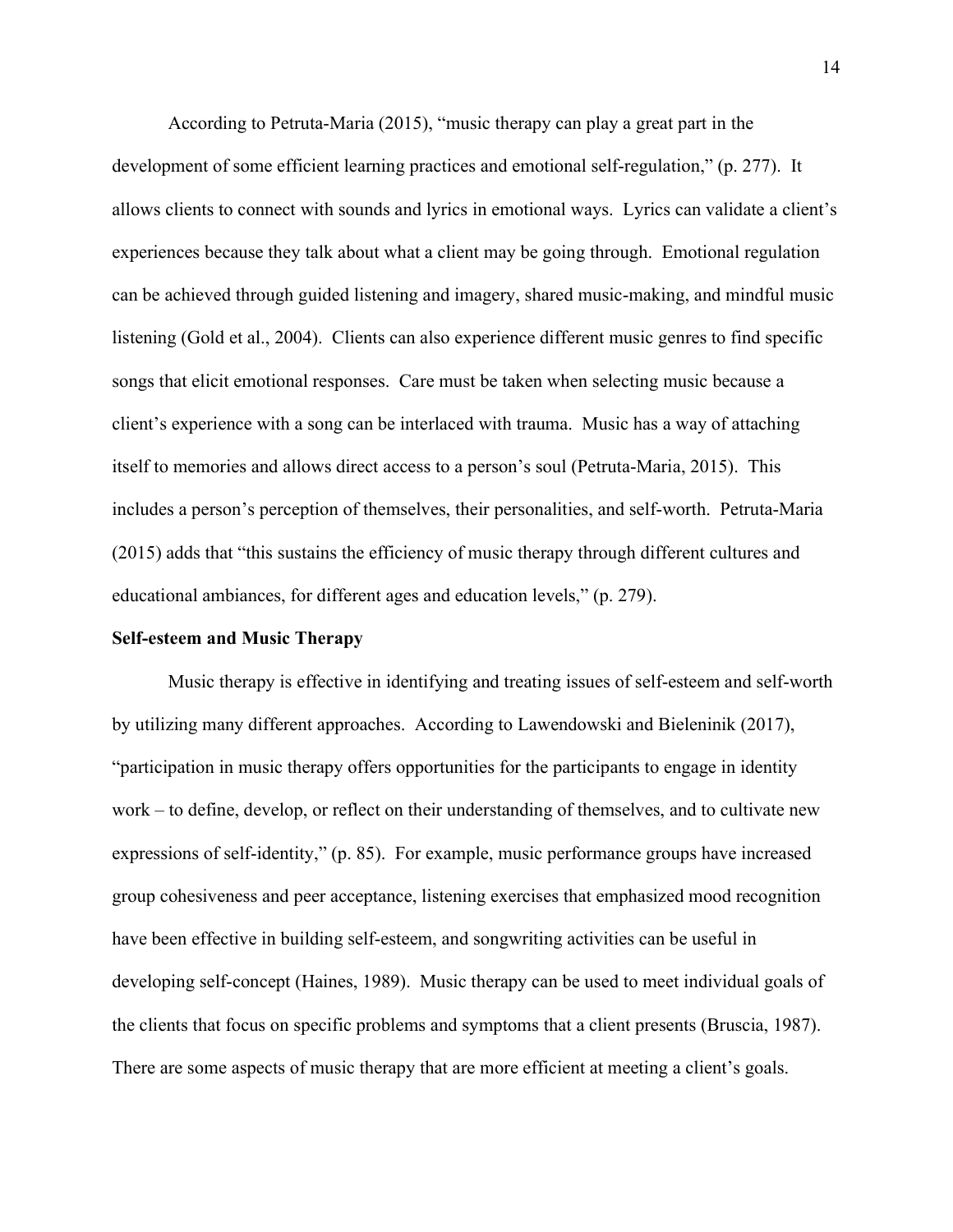Improvisational models of therapy can help with the goals of awareness of self, awareness of the physical environment, and awareness of self-worth (Bruscia, 1987). Self-esteem is greatly embedded in these goals as it pertains to the client's perception of self.

 Creative music therapy is an improvisational approach to individual and group therapy that utilizes music that is created by the client and therapist. Bruscia (1987) explains how it utilizes the created music to "seek out, gain, and maintain contact with the client from moment to moment to create the therapeutic experience," (p. 24). This manner of therapy relies on the ability of the therapist to keep the client engaged in the music-making process. This approach of music therapy is suitable for children with a wide variety of impairments, including autism, psychosis, emotional disturbance, and learning disorders. It also aims to tackle presenting symptoms of low self-esteem such as isolation, withdrawal, insecurity, and negativism (Bruscia, 1987). Although this approach to creative music therapy is useful, it does have its limitations when it comes to autonomy for the client. There is usually a structure that is developed by the therapist to contain the session, but this will not work with every client, so other improvisational models can be utilized to bridge that gap.

 The free improvisation therapy approach employs free improvisation without structure, rules, or themes while creating music. Bruscia (1987) explains how "this allows the client to 'let go' on a musical instrument and not be bound to any rules in tonality, rhythm, or form," (p. 75). This approach to music therapy uses the client's creations in music. The client is allowed to create whatever musical experience that they want and can be allowed to truly express themselves in a way that words cannot do. This approach can be used to treat many diagnoses including the clinical goals of inattentiveness, selective mutism, withdrawal, obsessions, aggression, and self-worth (Bruscia, 1987).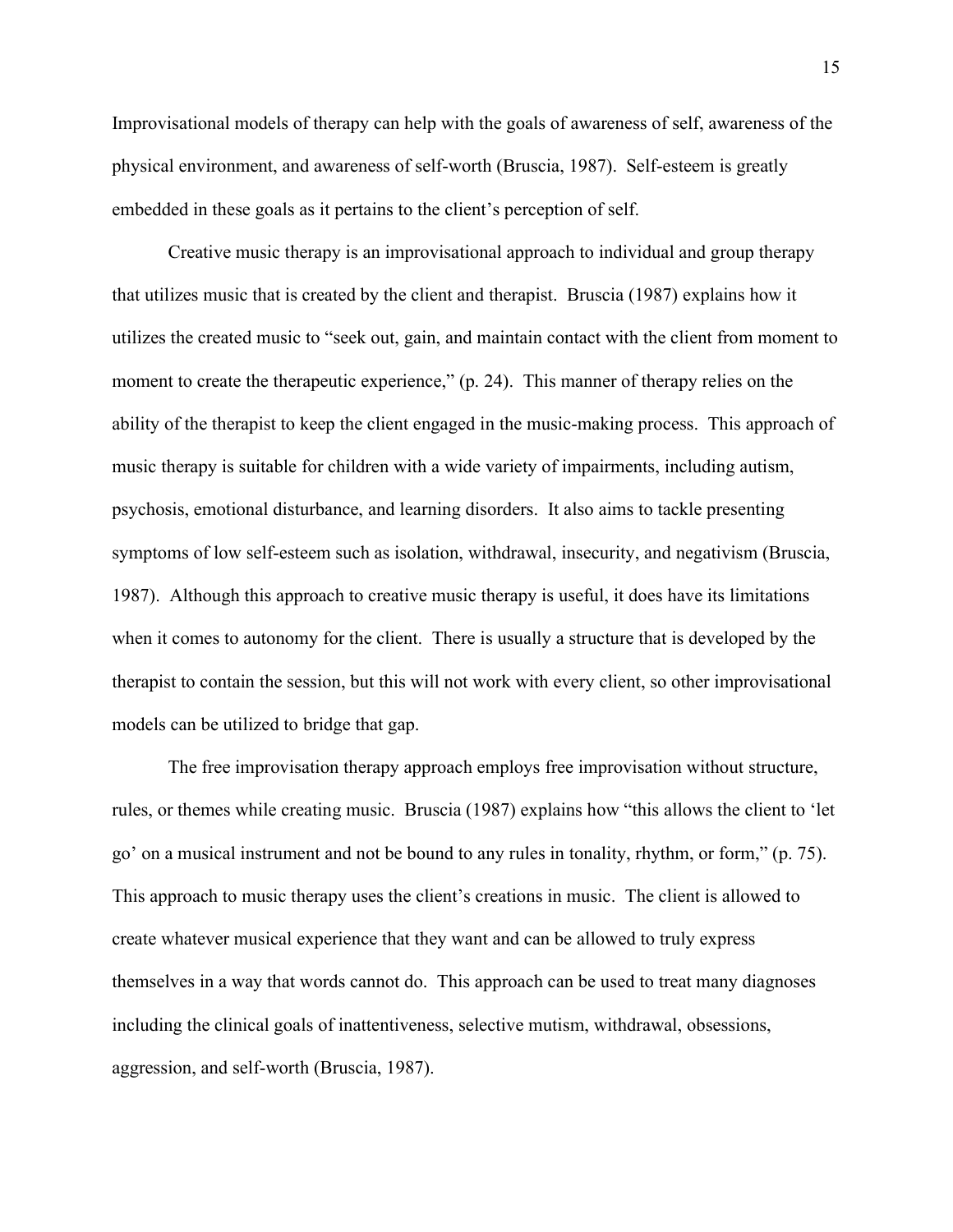## Therapeutic Songwriting and Self-Esteem with Children with Special Needs

Music therapy can allow for creativity in both clients and therapists. Clients may not have formal music training or have familiarity with musical instruments, but this does not mean they do not have a connection with music. The music itself is considered an effective medium for therapy because it contains many different levels of structure but allows for flexibility to counteract different characteristics of a client's pathology (Wigram & Gold, 2006). Music therapists have a strong connection to music because they are trained in using music in therapy and as therapy. According to Forinash (1992), "this natural ability is described as being twofold in nature, referring both to their innate relationship to music and their natural affinity for relating to and working with people," (p. 124). People who become therapists must know how to use music to connect with their clients. Tools that can help them towards this goal are songwriting and lyric analysis.

 Songs in a music therapy session are played with intention. Each song was chosen by a therapist to meet some sort of need of the client. This could be for creative purposes, structure, predictability, or familiarity. Wigram and Gold (2006) tell us that "for children with significant impairments in their basic innate skills in communication, this musical interaction provides a context and vehicle for reciprocal interaction and development that noticeably ameliorates a lack of sharing and turn-taking in play, as well as repetitive, rigid, and somewhat unchanging patterns, and a need for sameness," (p. 536). The structure is very important in music because it creates an identity for a song. Predictability is similar because it gives the listener something to look forward to while allowing them time in between patterns for processing. An example of a song like this can be found in a typical music therapy session. Sessions usually start with some sort of "Hello" song that acts as a natural transition to the therapeutic space, (Pellitteri, 2000).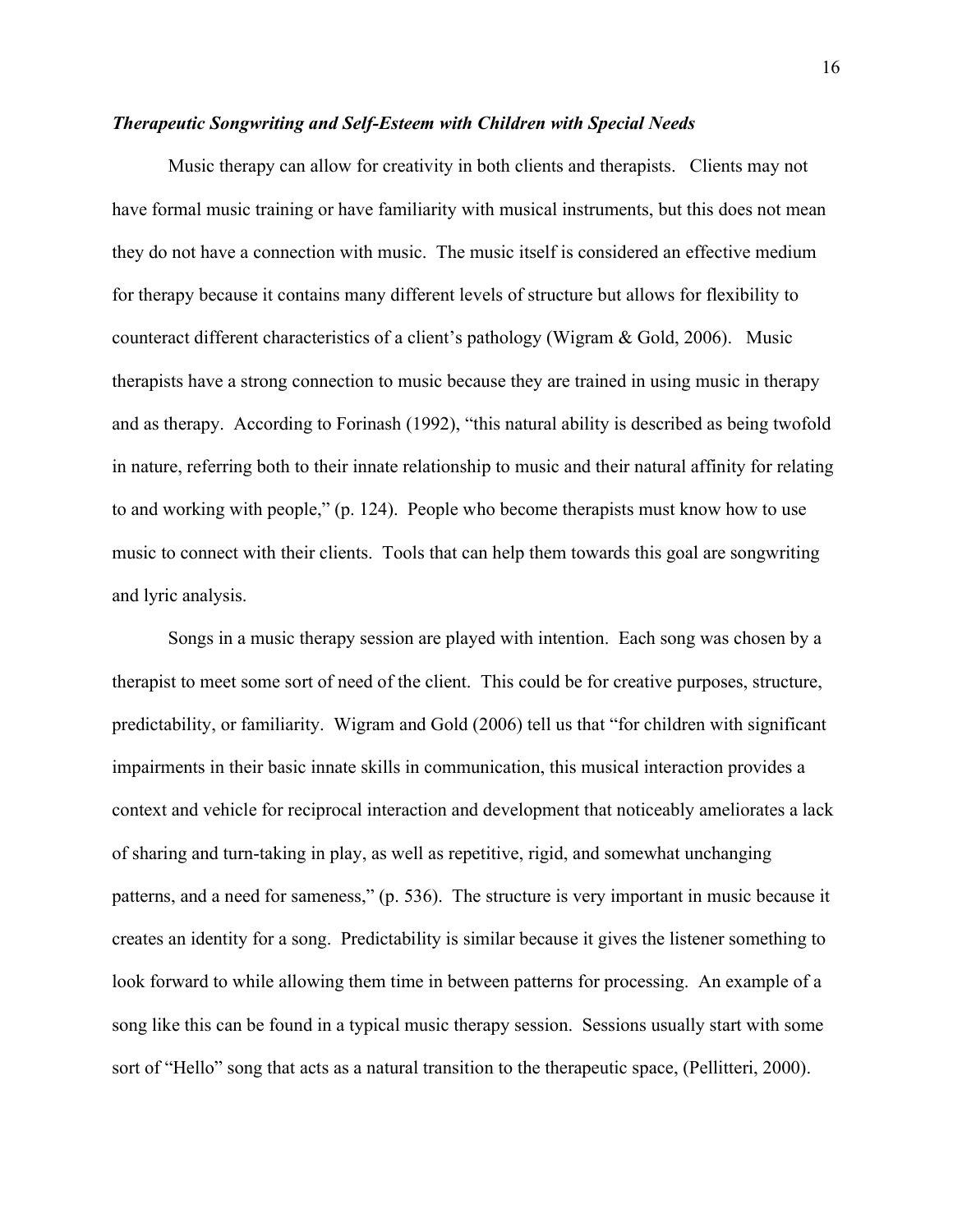Clients will become familiar with the format after a couple of sessions and start to understand that the "Hello" song will always be there. This creates an opportunity for predictability, and familiarity, and allows participants to rely on musical patterns to generate a response (Mendelson et al., 2016). Having this repeated space gives power and time to the client so they may prepare themselves for the session. It also gives the clients something to look forward to in-between therapy sessions. This could be a means of preventing inappropriate responses to significant events or feelings because the clients know that during their next session, they will have an opportunity to express themselves.

## **Methods**

A qualitative approach was used to examine how music therapy can affect self-esteem in children with special needs. Five 45-minute music therapy sessions were conducted for each client over a span of five weeks. Observations, reactions, and answers to three check-in questions were recorded in a notebook. The information collected was utilized for this researcher's reflections on how the method impacted client self-esteem.

## **Participants**

The participants for this study were students at my Internship site. The grade range for the students was  $6<sup>th</sup>$  through  $8<sup>th</sup>$  grade. I interned at this school for four months before this study. The students and I were familiar with each other because we had met once a week for 45 minutes for those four months. Each student had different IEPs that consisted of different mental health diagnoses and levels of development. There were no special accommodations required for the participants during this study. I feel my existing therapeutic relationship with these students would affect how the sessions were received and their willingness to participate.

#### Procedure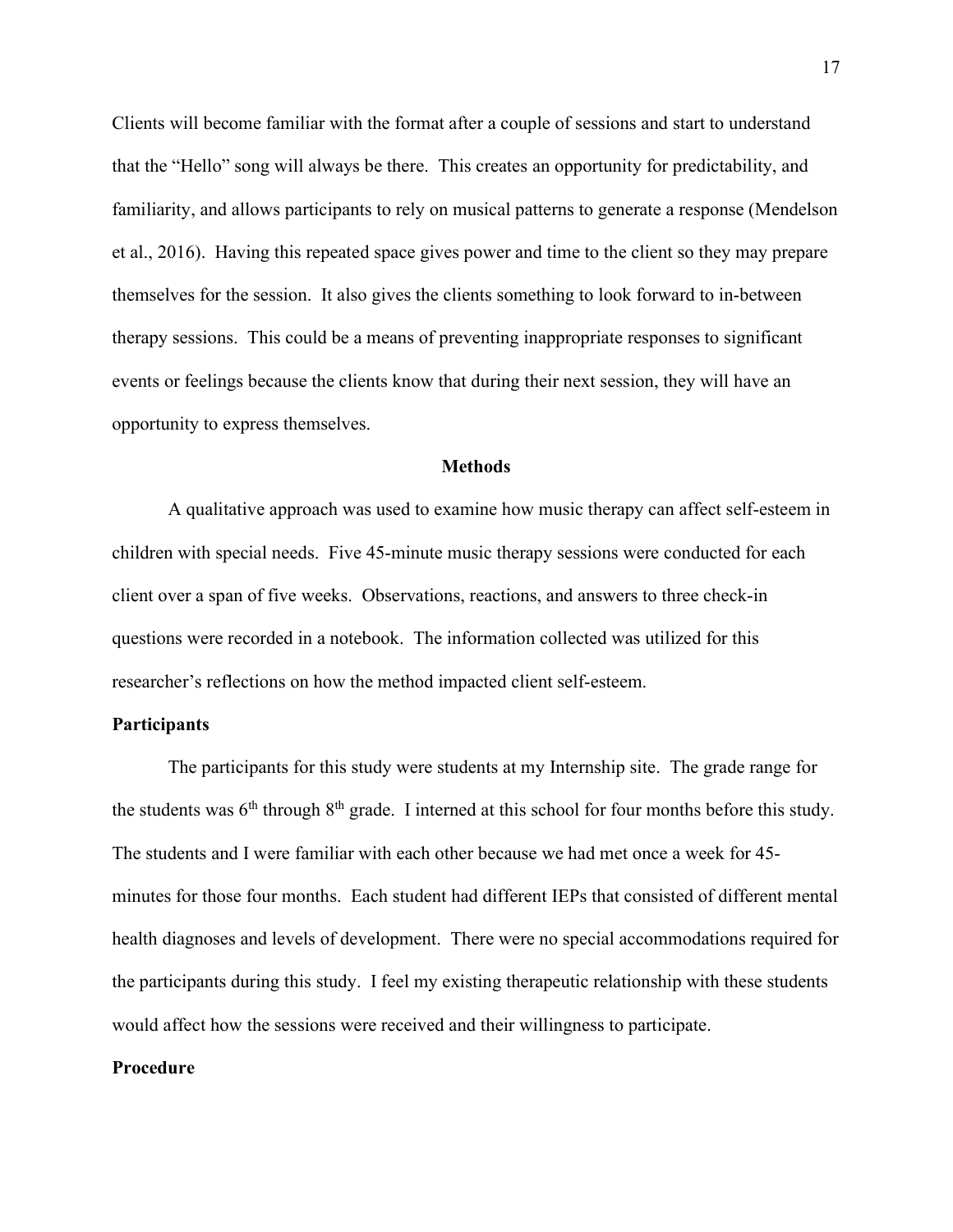I conducted five, 45-minute sessions with the same six students once a week for five weeks. The sessions were held in the same expressive arts room for each session. This space was set up the same way for each session. Two chairs were angled at 45-degrees facing each other, as well as a table with the same musical instruments laid on top of it. The instruments used were keyboards, guitars, a karaoke machine, egg shakers, maracas, wood blocks, sleigh bells, tambourines, boom-whackers, cowbells, and a full drum set. The room had three large windows that had shades in the up position to allow natural light in. It also consisted of two doors that could both be locked from the inside or outside with keys.

Each session started by allowing a student to set up the room to suit whatever needs they may have. The student was then invited to sit in a chair facing me while I held an acoustic guitar. I would play a song called the *Check In Song* (see Appendix A) on an acoustic guitar. The song was set up in a way to flow from the chorus, to verse, to pre-chorus, and back to the chorus. Each chorus was sung and told the student the purpose of the song. It led to a verse, which was spoken, that consisted of a question that would elicit a response from the student. Once the response was given, I would verbally speak the student's name, repeat their answer, and verify that what I said was correct. If the student told me that I was incorrect or changed a response, I would then repeat the process until the correct response was verified. This pattern was repeated two more times to answer the three questions of the song. The three questions were how are you doing, did you have any positive or negative thoughts about yourself today or recently, and on a scale from 1 to 10, where 1 is the worst and 10 is the best, how do you feel about yourself? A follow-up conversation would occur if a student gave a response that I deemed negative or not baseline. I based a negative response on anything that caused the student to stop smiling or break eye contact and if the response to the third question was below a 4.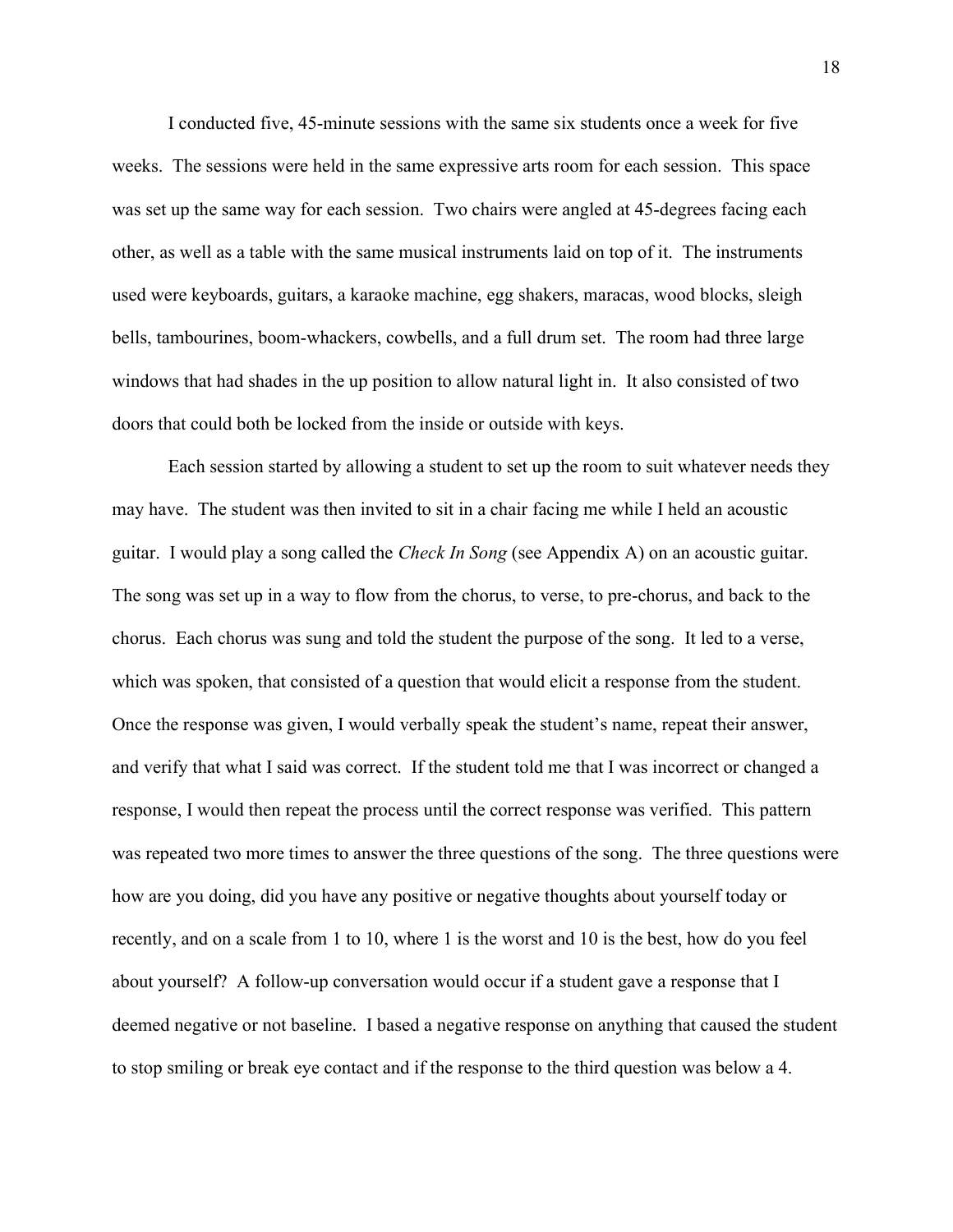Once the song was completed, I would write the answers to the questions in a student-specific notebook while recapping what they said. The students have access to their notebooks at any time during each session to give complete transparency.

After the song event was completed, I instructed the student to think about their responses to the song in silence for one minute. I would then invite the student to pick out one instrument from the room and to pick out one instrument for me. Next, I gave a short explanation about improvisation and instructed the student to create an improvisation while trying to remember and think about their check-in responses. Both the student and I improvised on the chosen instruments for 5-10 minutes. The time would be determined by the student's engagement. If they seemed uninterested or bored, I would end the improvisation earlier than if they seemed to be enjoying themselves. After the improvisation was over, I asked the student to sit and think about the music that was created. I then gave the students time to talk about how they felt about the improvisation. Once they were finished talking about it, I would then transition to their typical music therapy session. The session would end by asking the student how they felt about themselves based on a 1 to 10 scale like they did during the *Check In Song*. Their response was recorded in the notebook and the student would return to their classroom.

## Post Session

After each session, I wrote observations that occurred during the session.

#### **Results**

 I performed an inductive analysis of the written reflections to organize the narrative I had written. The first step was to document each of my observations of each client and place them into separate files. These files consisted of my written-out reflections and observations. I then spent time with each of these files and highlighted specific patterns that were prevalent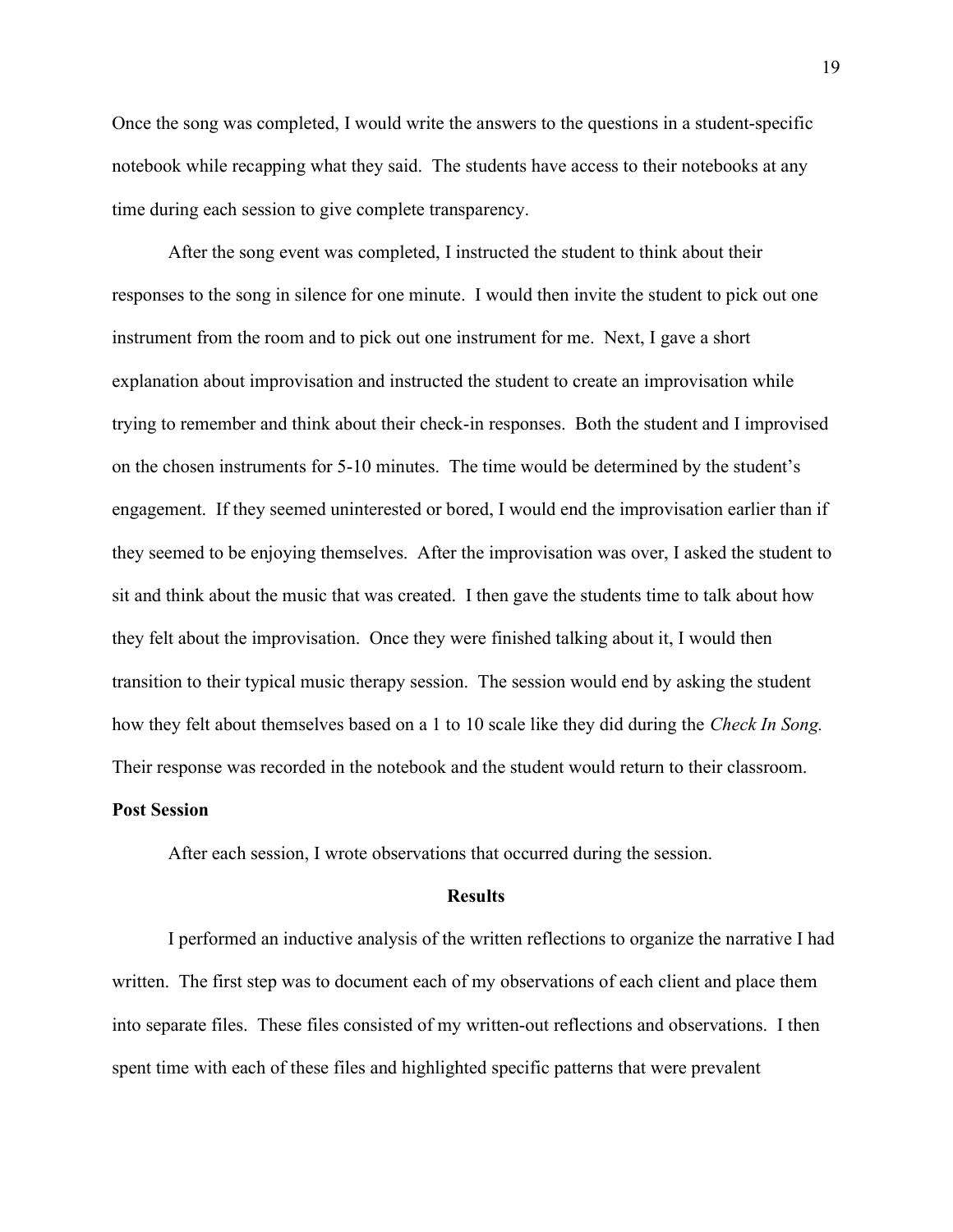throughout the sessions. I took the highlighted words or phrases and put them all together, still separated by each student to look for any consistent themes. Finally, I aggregated and categorized them in Table 1.

The following table shows themes that emerged from the inductive analysis of my narrative: entering the therapeutic space, instrument choice, familiarity, interest in the activity, body language, support, and leaving the therapeutic space. Each theme will be identified while all associated observations and significant findings seen in Table 1 will be clarified.

## Table 1

| Themes and Observations presented via Inductive Analysis |  |  |
|----------------------------------------------------------|--|--|
|                                                          |  |  |

| Theme                 | <b>Observations</b>                                                                                         |
|-----------------------|-------------------------------------------------------------------------------------------------------------|
| <b>Entering Space</b> | Happy, willing to try new things, smiling, knew expectations                                                |
| Instrument Choice     | Softer/melodic instruments if they were not happy,<br>loud/percussion instruments if they were feeling good |
| Familiarity           | Played softly at first, chose songs that were known, chose the<br>same instrument                           |
| Interest in Activity  | Little interest in unfamiliar instruments, preferred known<br>activity                                      |
| Body Language         | Closed at first, drooped shoulders, tense, opened while playing                                             |
| Support               | Liked to be matched in music, liked to play over a holding<br>drone, allowed me to play                     |
| Leaving               | Happier, relaxed, proud of the music experience                                                             |

 A typical therapeutic session started with students entering the therapeutic space, playing the Check In Song, selecting instruments, explanation of the activity, observing students, and finally leaving the therapeutic space. It is important to note that every session during this research followed this format.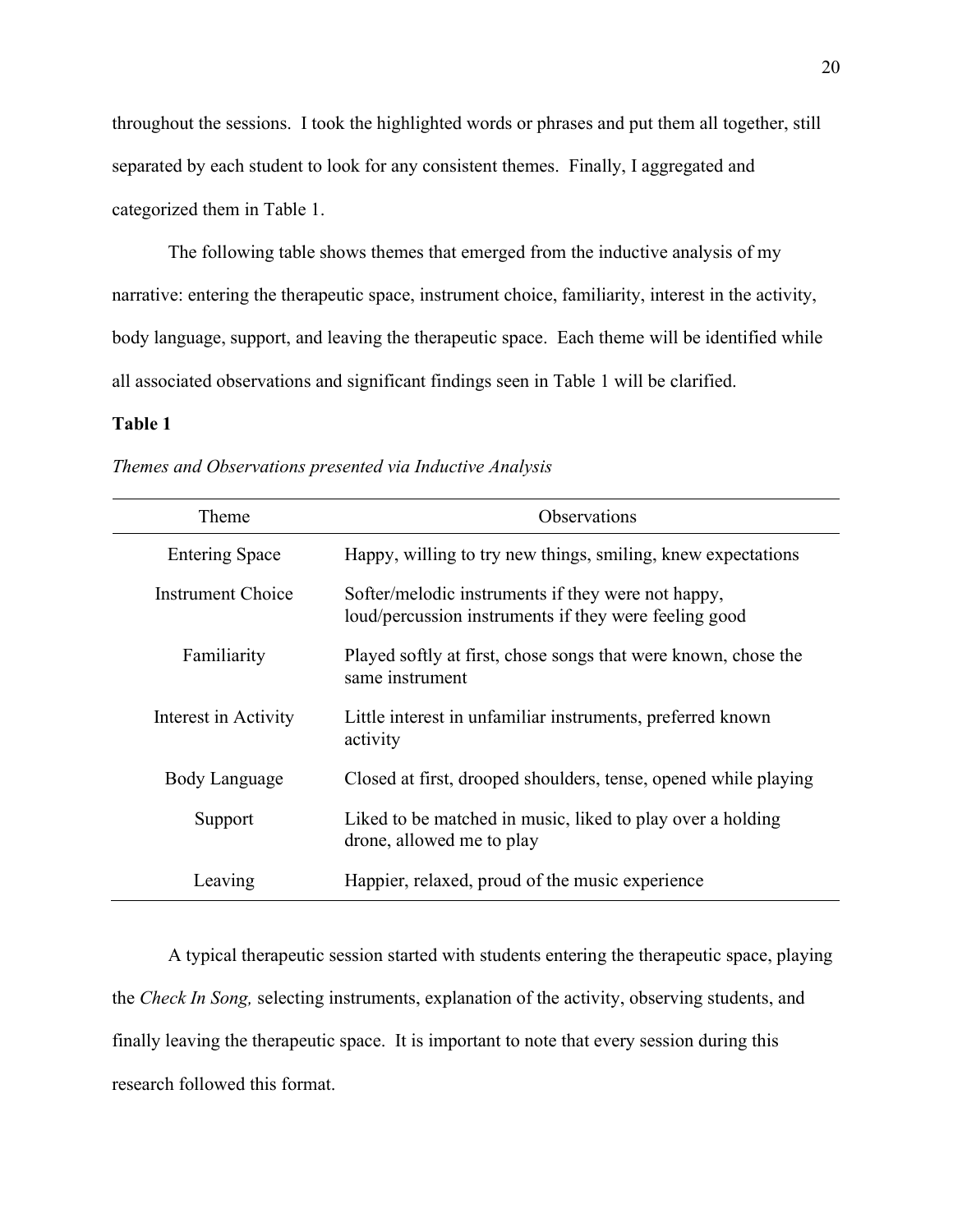## Entering the Space

 Observations start the second a student walks into the therapeutic space. All the participants at this point in the school year had been going to sessions once a week on a specific day of the week. They were all familiar with the space, how it was set up, and what to expect. One of the first observations to be seen was whether a student appeared to be smiling or not. Due to the policies regarding COVID 19, all staff and students were required to wear masks covering the nose and mouth. This made some observations difficult to ascertain, but time with the students had allowed me to notice through their eyes and eyebrows if they were smiling. Most of the time, the students would come in happy and ready to participate in the session. They already knew about the *Check In Song* and that it was a platform for them to speak their minds.

## Instrument Choice

The way the students entered the space also affected their instrument choices. This is evidenced by matching their mood and self-perception to an instrument that was loud and boisterous or soft and lower in volume. Students that came in happy would typically pick out percussion instruments that required body movement and difficulty in controlling volume. I believe this was because it spoke to their state of vulnerability at the time. Students that came in feeling sad or not happy would typically choose an instrument that was pitched and could have the volume easily controlled via electronic circuitry. It is important to know that the students were allowed to change instruments during a session if they wanted to. This would allow the students to flow through a changing mood and perceived self-esteem feelings while being relaxed and gaining confidence. The students in this study stayed on their initial choice of an instrument but would change the dynamics in which they would play the instrument. For example, a student who started on the piano may start with the volume low until they started to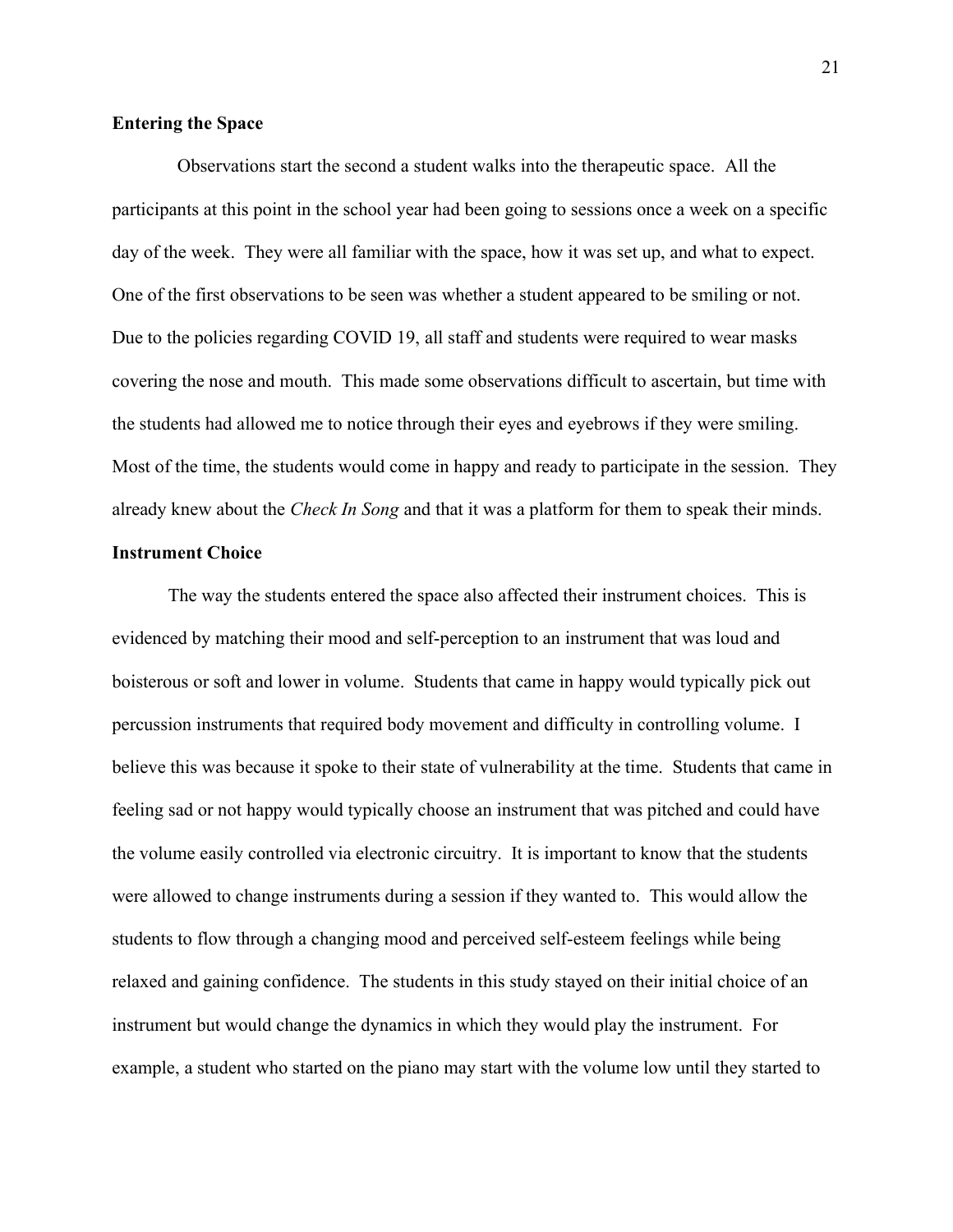build confidence in what they were playing. They may then raise the volume or change the way they are hitting the keys to match that gain in confidence. This is evidenced by the changes in tempo, dynamics, and how they left the therapeutic space.

## Familiarity

Throughout the sessions, I would encourage the students to try something different but always remind them that it is their choice in what instruments were selected. Their initial confidence in playing an unfamiliar instrument was seen in how they were playing. They would typically orient themselves to the instrument by playing it softly while exploring the instrument. This would include the volume, the way the instrument was utilized, and stopping to ask if they were playing it correctly. As they became familiar with the instrument, their tempo and volume would increase, and they would appear to be enjoying themselves by smiling and laughing. There were many cases in which students would select the same instrument from the previous week. They would start out playing the instrument softly but would change the tempo and volume more quickly than the previous week. Students that came in not happy would typically choose the same instrument as the previous week. There were also instances where students would stop the improvisation session and ask for a known song to be played instead. They would play over these songs with their instruments and instantly show a release in tension and anxiety by relaxing their shoulders and opening their slumped shoulders.

#### Interest in Activity

 The activities lasted for 5-10 minutes and would sometimes be cut short per the student's request. This is evidenced by the students asking to stop or end the improvisation session at a minimum of 5 minutes. Students would then request to play a familiar song or change their instruments at this time. The improvisation itself seemed to challenge many of the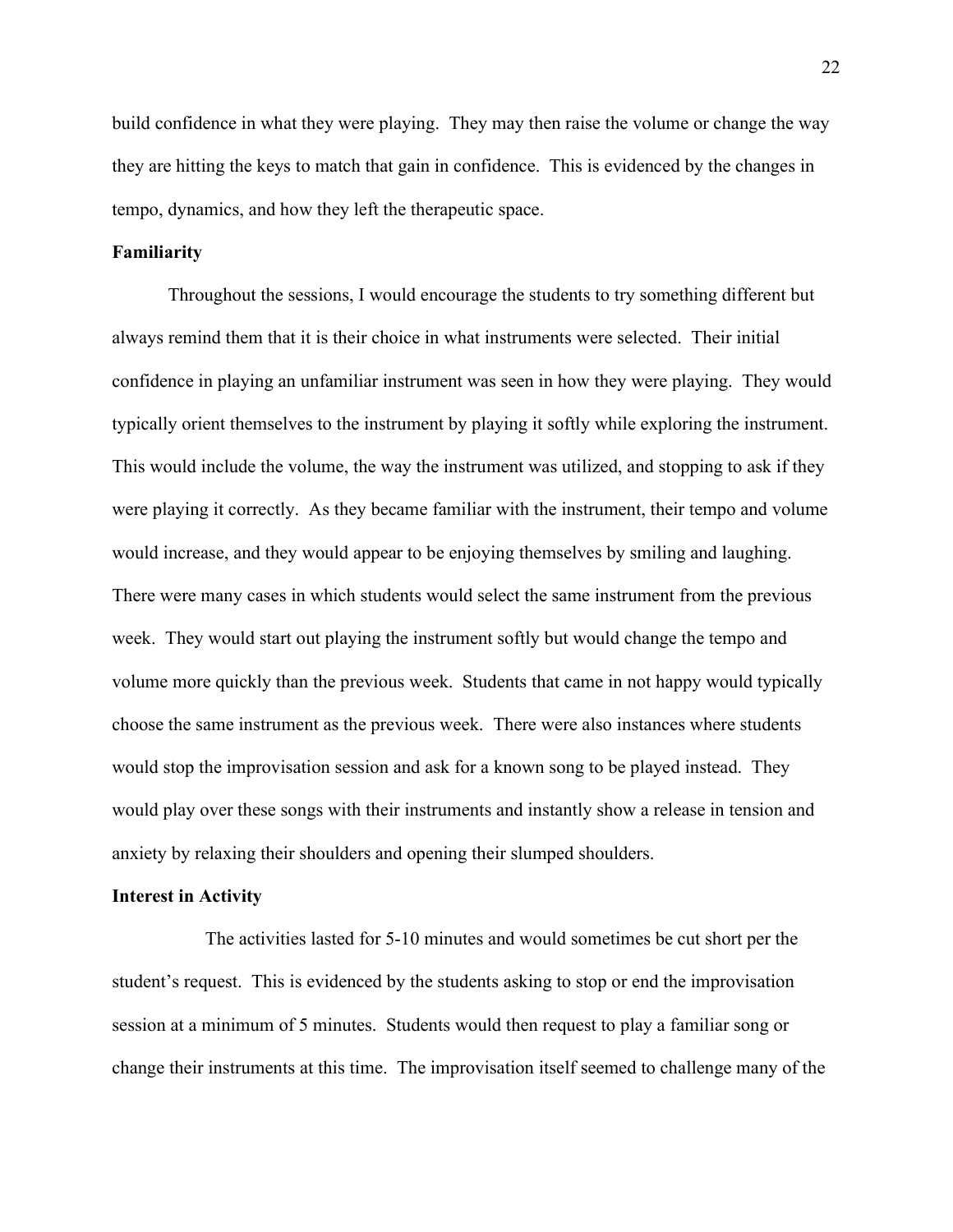students because some days the students enjoyed themselves by smiling and laughing during the creation of a song. Other days would show those students not fully engaging in the music and appear bored or anxious. The tone, tempo, and dynamics of the improvisation session were a big clue as to how the students were feeling. Fast tempo and loud dynamics were typically matched with smiling, laughter, and open body language. The opposite was true for somber moods and slumped body language. If the tempo stayed fast, then the students would typically play to the allotted 10-minute time cap.

## Body Language

The body language of the students was a major observation that could be seen. It would range from being closed with arms folded across their chest and shoulders slumped down to arms flailing around their bodies and shoulders held up high. Their head placement was also a crucial tell to whether the student was feeling confident in what they were doing. A student's head that was held high typically matched with a loud and fast sound while a student's head that was held down and slumped would be matched with softer melodic notes. Their body language would change throughout the session based on the activity and their confidence in their abilities. I would offer verbal praise throughout the session and non-verbal cues that I was enjoying the session. These cues included the opening of my shoulders, a smile on my face, direct eye contact, and clapping. This did impact how they felt about the session as evidenced by their quickening of tempo or opening of their body language. It appears that their perception of how I was feeling about the music was important to how they would play. Students that perceived me as enjoying myself would typically exhibit an open body language that would be welcoming and permit me to play along with them.

## Support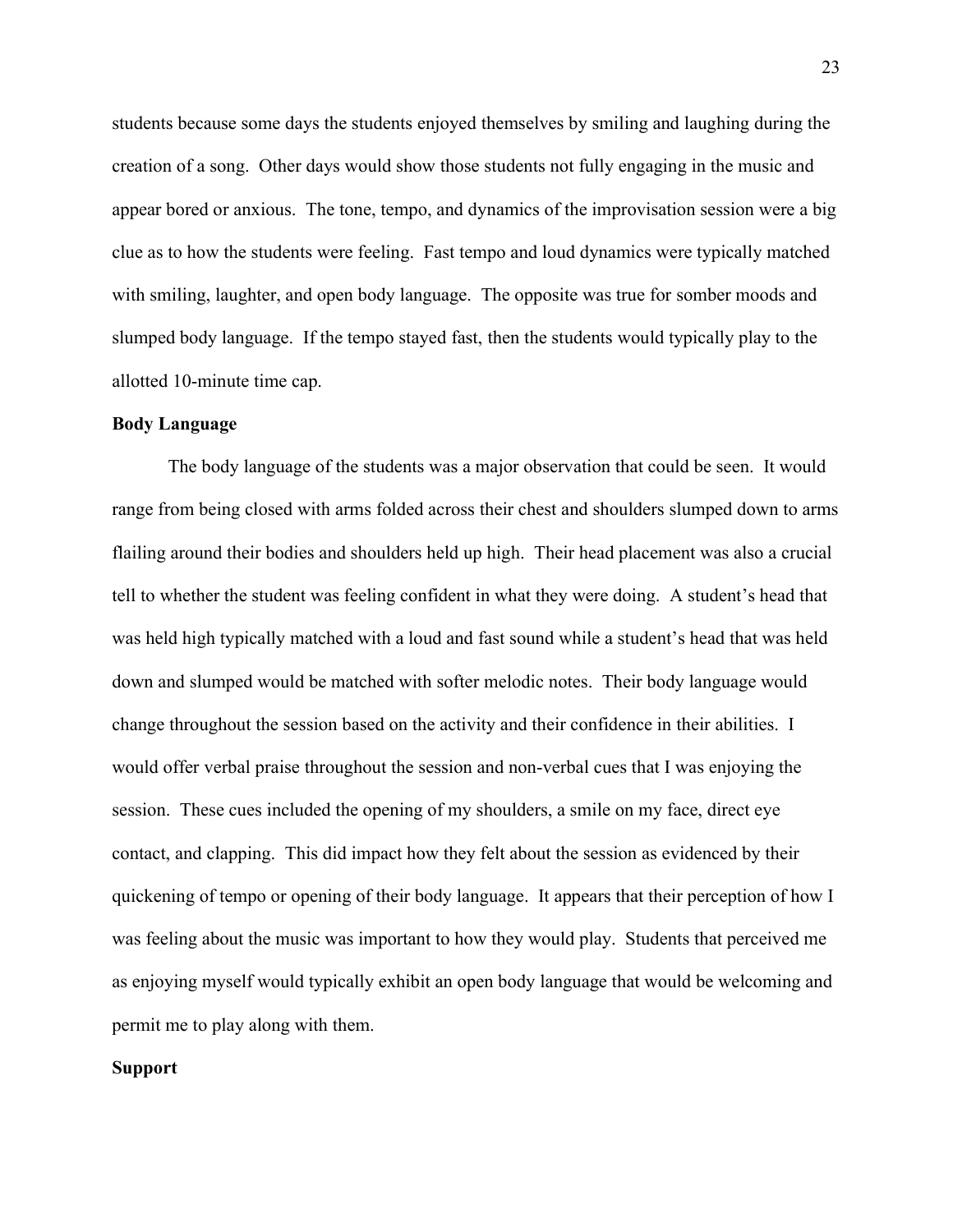Each session was inherently different in the quality of the music that was created through the improvisation. Every student is different, so it would make sense that each product was different. The improvisation session would start with the student laying the foundation for the creation with me playing lightly in the background. I attempted to match the students at first in whatever they were playing. This was met with mixed reception where sometimes the students would smile while other times, they would quickly change what they were playing, so I would be off. I typically would ask if what I was playing was "okay," and the students would nod yes or shake their heads no. It is important to recognize the impact that my playing had on the student's ability to play. My playing would influence their creation because I was also a part of the process. I did my best to not be invasive in their creative process, so the students played how they needed to at that moment. Sometimes the students would ask me to play a steady drone of an instrument, so they had a foundation to try new things. The drone would serve as a platform for the students to jump off from and climb back if they were not satisfied with their attempt at change. The students would also ask me to join them in a particular motif or rhythm if they enjoyed what they were playing. I took that as permission to meet them where they were at and as a notion of self-confidence in what they were playing. The student's self-esteem changed and flowed toward a positive direction with the support that was given and adapted throughout the improvisation session as evidenced by their body language and conversations at the end.

#### Leaving the Space

 The transition from music therapy sessions to leaving the therapeutic space always provided interesting observations. It would show how the student would handle leaving a preferred activity space in a space that was not preferred such as their classroom. The students seemed to be in better spirits as evidenced by smiling and being relaxed. Every student would also let me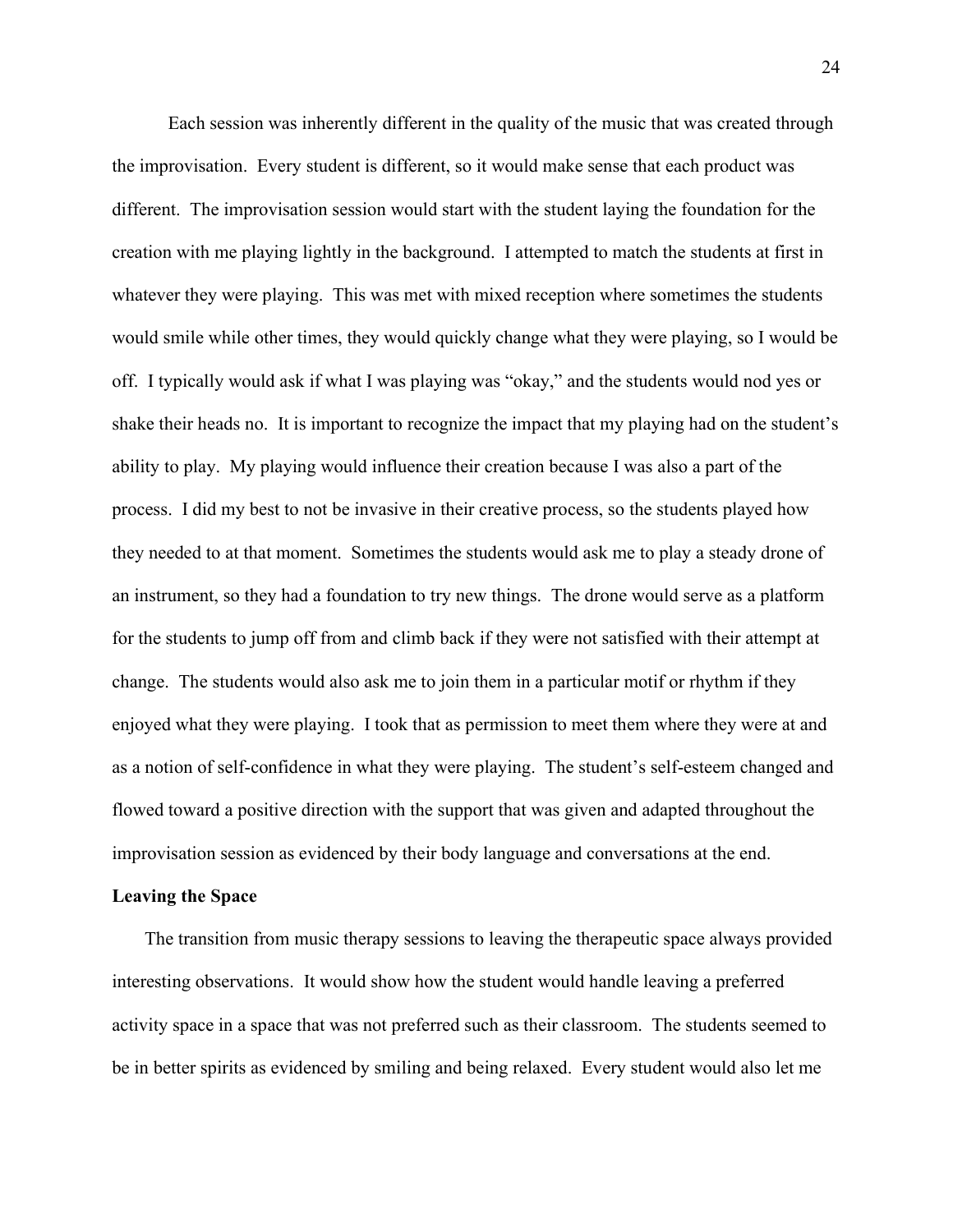know how they felt about the improvisation. They would also ask me how I felt about the music we created and would not break eye contact with me until I answered. I would always answer the same way by expressing my enjoyment in the music-making process. This would typically satisfy the students and allow them to move towards heading back to their classroom. There were a couple of instances where students would pressure me into telling them which specific instances, I enjoyed the most. I would tell them that I was impressed by how they picked up a new instrument and played it well and with confidence. I wanted to let them know that I enjoyed my time as much as they did while remaining objective and focused on their needs. Every transition back to the classroom would involve the student leaving with higher self-esteem than when they came in as evidenced by smiling, laughter, open body language, and a higher response to the Likert Scale question of self-worth.

## **Discussion**

The results of this study indicate that the overall level of self-esteem for children with special needs increased after music therapy interventions were administered. The ebb and flow of self-esteem was apparent throughout the sessions and could be seen changing in real-time while the music was being created. Many factors gave insight into how the students felt about themselves. These include instrument choice, familiarity with the activity, interest in the activity, body language, wanted support, and transitioning away from the space. This coincides with Bruscia's (1987) idea of allowing a client to let go of their anxiety and stress while playing a musical instrument because the participants would physically relax during an improvisation session. Their body language would show a release of tension from a tight constricted body to having loose and flowing limbs. Analyzing the observations gained from each session showed the importance of verbal and non-verbal cues as well as the importance of praise given to the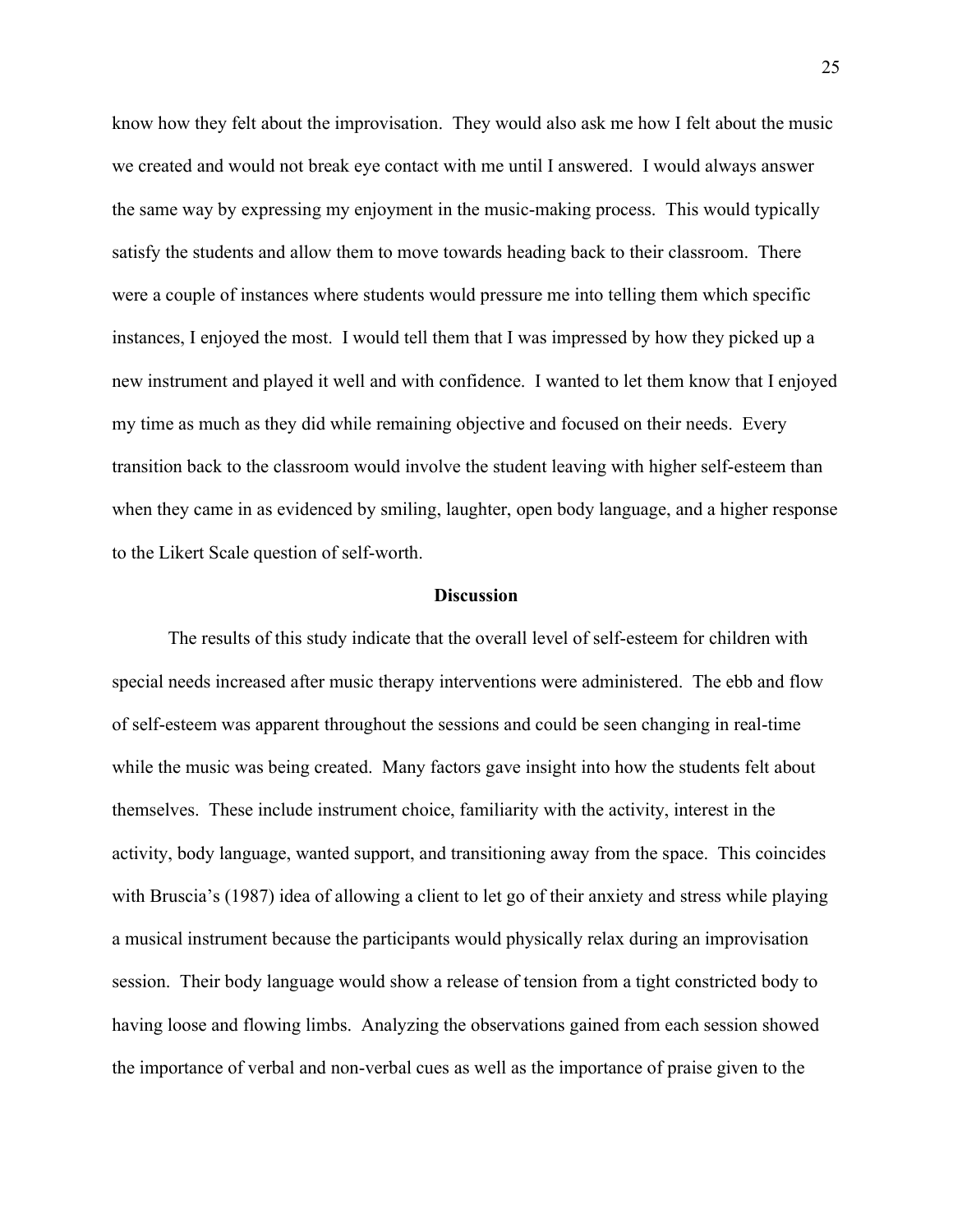students. A simple "great job" would cause the student to further explore a particular motif or rhythm because they now valued it more. This aligns with Watson and Knott's (2006) study that showed how a client's perceived importance may outweigh strong self-esteem in lesser areas. The participants may not have felt strongly about what they were physically doing, but they were given constant verbal praise that would cause them to react positively.

The five-week experience showed how each student would present with different mood and confidence levels each week. Every student faces different challenges, and some may not have the opportunity to talk about themselves to others. This shaped the results to show the changes in self-esteem from different starting points among the students. This is a testament to the therapeutic relationship because their time with me was guaranteed regardless of previous behavior and earned privileges gained from in-class work and behaviors. This aligns with Watson and Knott's (2006) study that shows how therapeutic relationships can help a client feel better and change how they perceive themselves. The student's perception of self-worth was affected by their perception of how I was enjoying myself and if I was judging their musical abilities. During these sessions, some students would base their enjoyment and self-worth solely on their perception of the quality of the music, which is subjective.

 The therapeutic relationship was a major factor in the results of this study because it gave the students a familiar face, place, and intervention to utilize as they needed. The results coincide with the evidence presented by Lawendowski and Bieleninik (2017) that music therapy offers opportunities for students to engage and work towards creating and cultivating their identity and personal connection to themselves. The *Check In Song* provided an outlet to vent within music and the improvisation provided an outlet to create based on that venting. These predictable measures were there for the students and helped them tackle Bruscia's (1987)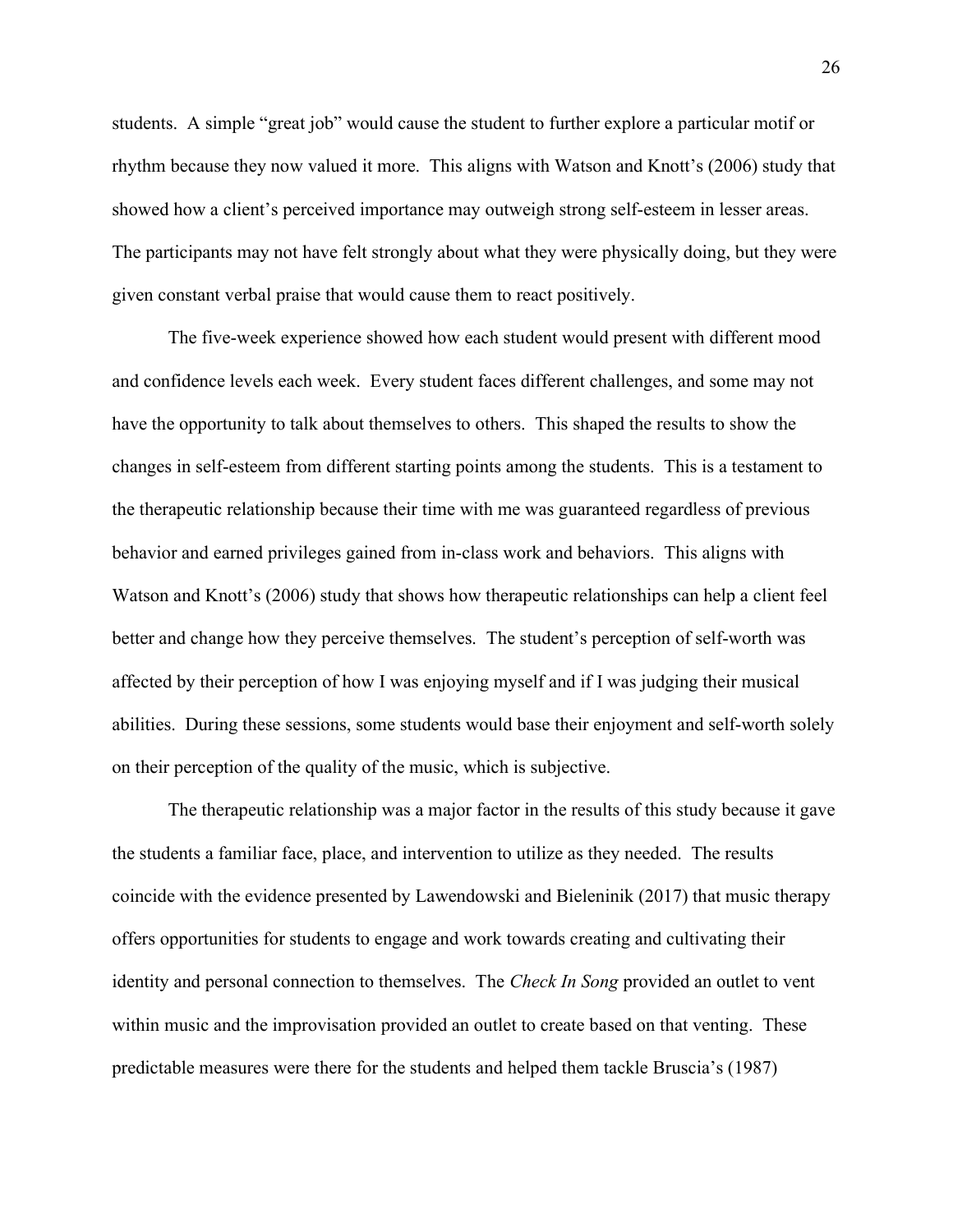presented symptoms of low self-esteem of isolation, withdrawal, insecurity, and negativism. Each student had a higher level of comfort with me, which allowed them to focus on themselves because they felt safe.

Every session started with the *Check In Song* to allow the students time to check in. Every song yielded different responses, but eventually, the responses became longer and more in-depth. It is aligned with Wigram and Gold's (2006) thoughts on music being a medium that allows flexibility regardless of a student's pathology. The music did not judge the student or demean their attempts at playing an instrument. It was simply there to be used for whatever the student needed. The improvisation was a successful tool for the students because it speaks to Bruscia's (1987) idea of allowing them to "let go" of a musical instrument and not be bound to any musical rules. This allowed the students to be free without fear of penalty, punishment, or ridicule.

## Limitations

The reliability of the data is impacted by the small sample size. A larger pool of students could show different rises and falls in self-esteem. The students that participated in this study were being seen by me for several months. They were already familiar with me and the types of interventions that were utilized, so they already had a predisposition on if they would participate in the session. The procedure was unique to this study, but the idea of a song to check-in and improvisation was not. This could have impacted the results because of how familiar they were with similar interventions. The therapeutic relationship had already been formed by this time as well. Results could be different if the methods utilized were conducted at the start of the school year or near the end. The students would not know who I was in the beginning or maybe act differently because of impending termination at the end of the school year.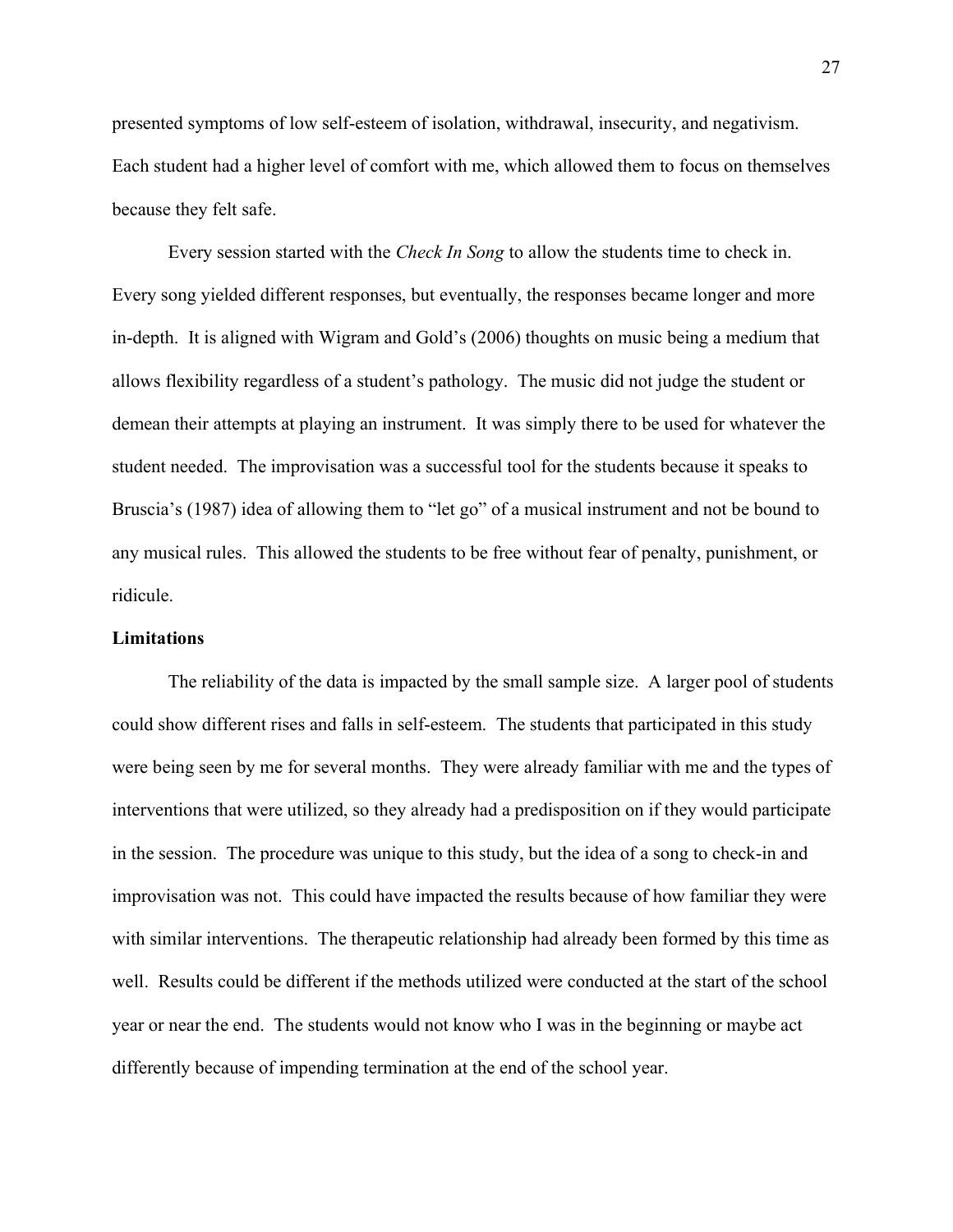Another limiting factor in this study is the usage of a chord progression for the Check In Song that is typical for Western music. Although this may seem familiar to the students that participated in this study, participants from different cultures may not connect so easily to a similar format. The style and sound of a song meant to welcome should be familiar to the region in which the study is being held. This means changing the mode or rhythm of the song itself to match local and familiar music.

## Recommendations

This study has given a lot of insight into the levels of self-esteem in children with special needs. Enhancing this study by altering different aspects of it could show potentially different ways to increase self-esteem. The method can be adapted to suit any mental or physical disability to people of all ages and pathologies. Changing the age range of participants could be an interesting way to see the efficacy of improvisation regarding self-esteem. It should be interesting to see how adults would handle trying new instruments for the first time versus children. Adults may require more support because of years of limiting actions due to societal expectations. Other adaptions to the method include changing the therapy session date and time, restricting instrument choice, involving more than one participant at a time, or having the therapist not offer support or praise to the participants. The results of any of the changes could be impacted and change drastically. The possibilities of altering the method are vast and could be tailored to fit all therapy situations.

## Conclusion

Music therapy is an expressive medium for children with special needs who are trying to increase their levels of self-esteem. It can provide a way for expression and confidence building with the help of a strong therapeutic relationship. Consistent and predictable songs and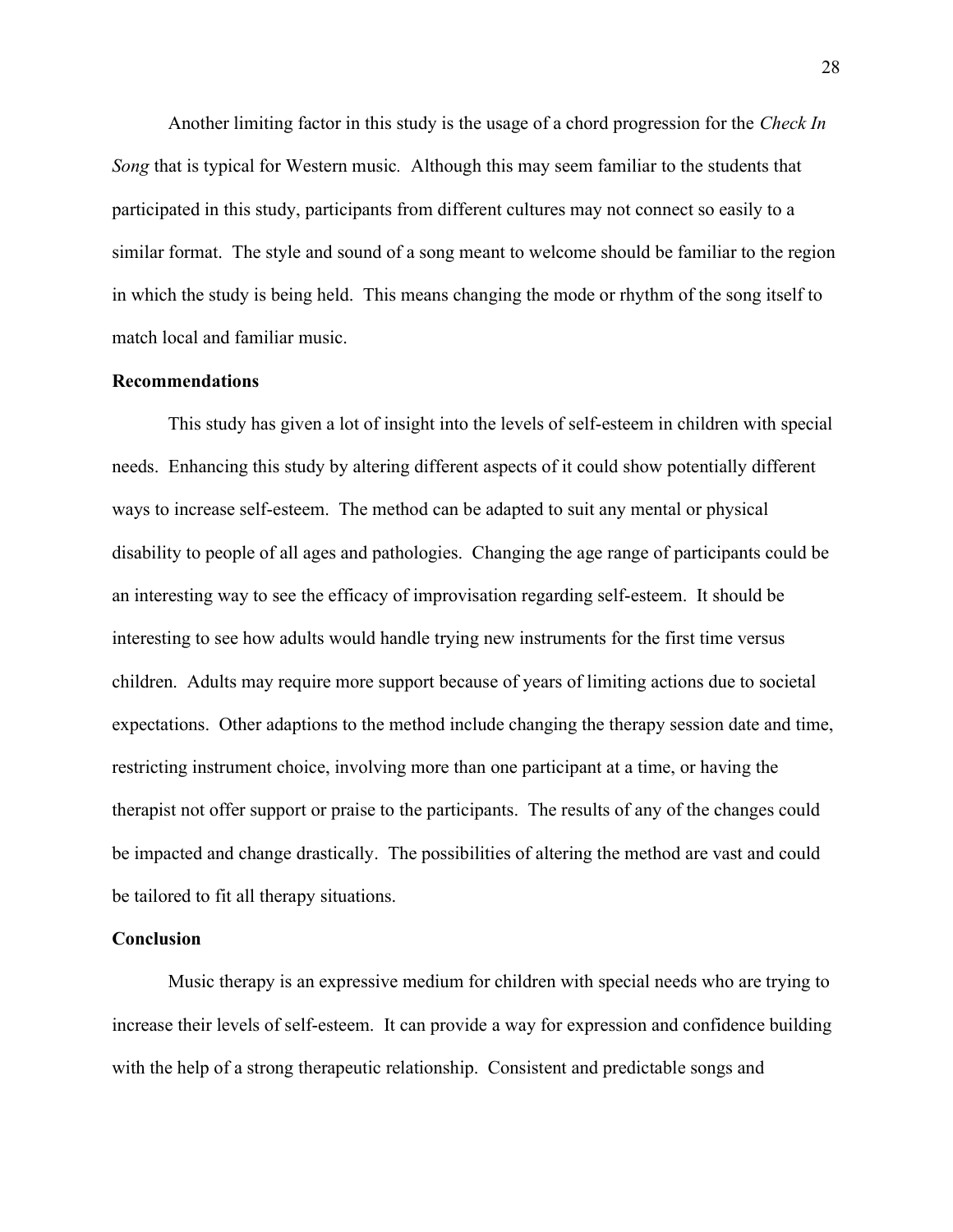interventions help the children by creating a time and space that is just for them. They control and participate as they see fit to meet whatever goals they have for themselves. This study has given much insight into reading and understanding the ebbs and flow of self-esteem and gives a guideline to future studies regarding music therapy and self-esteem.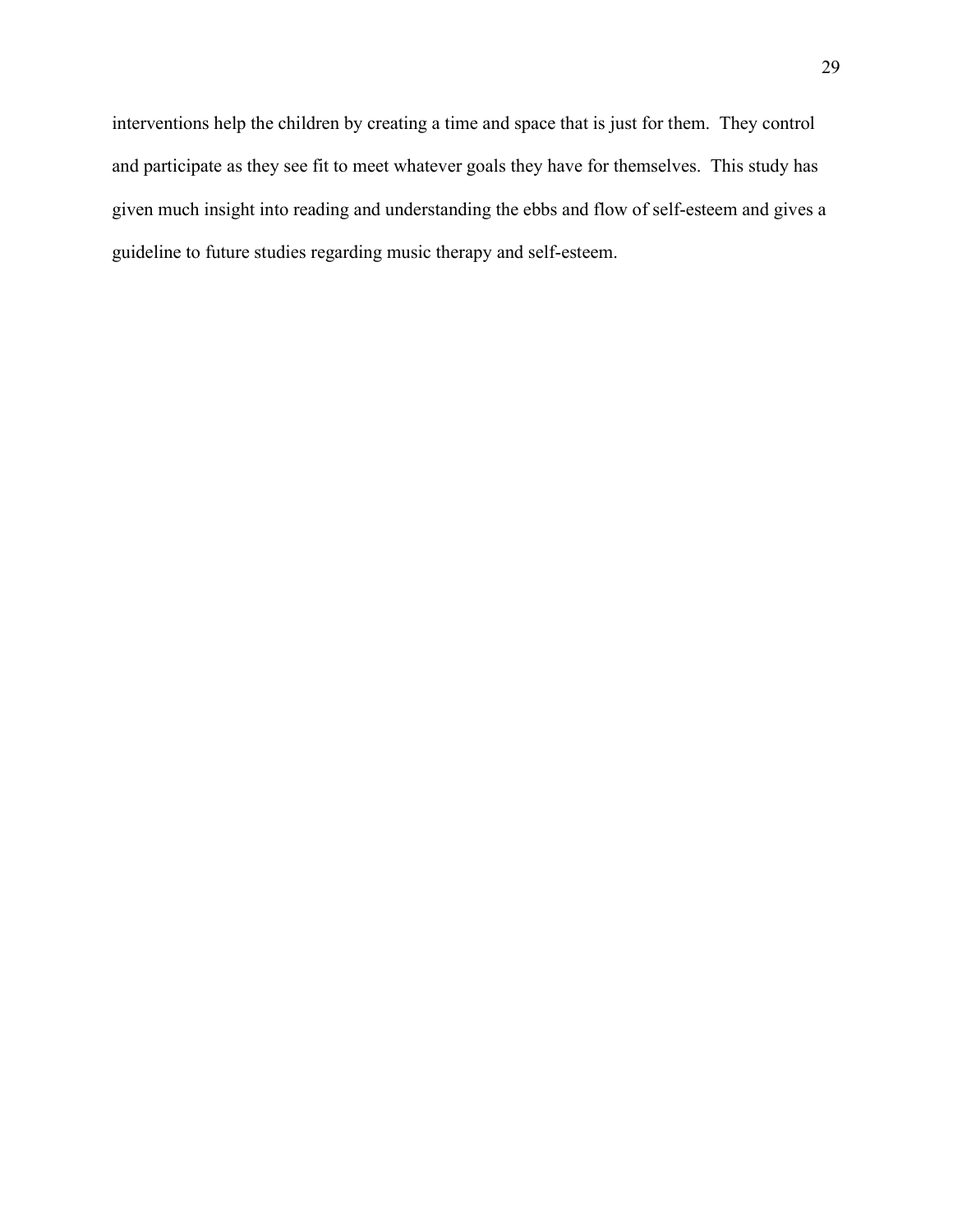## References

Andrews, B. (1998). Self-esteem. The Psychologist, July 1998, 339–342.

- Barnum, E. L., & Perrone-McGovern, K. M. (2017). Attachment, self-esteem, and subjective wellbeing among survivors of childhood sexual trauma. Journal of Mental Health Counseling, 39(1), 39–55. https://doi.org/10.17744/mehc.39.1.04
- Cast, A. D., & Burke, P. J. (2002). A theory of self-esteem. Social Forces, 80(3), 1041–1068. https://doi.org/10.1353/sof.2002.0003
- CDC. (2020, June 15). Data and Statistics on Children's Mental Health | CDC. Centers for Disease Control and Prevention. https://www.cdc.gov/childrensmentalhealth/data.html
- Chamberlain, S. P., & Gallegos, J. (2006). Judith A. Jellison: Music and children with special needs. Intervention in School and Clinic, 42(1), 46–50. https://doi.org/10.1177/10534512060420010801
- Cosden, M., Elliott, K., Noble, S., & Kelemen, E. (1999). Self-understanding and self-esteem in children with learning disabilities. Learning Disability Quarterly, 22(4), 279–290. https://doi.org/10.2307/1511262
- Elliott, D. E., Bjelajac, P., Fallot, R. D., Markoff, L. S., & Reed, B. G. (2005). Trauma-informed or trauma-denied: Principles and implementation of trauma-informed services for women. Journal of Community Psychology, 33(4), 461–477. https://doi.org/10.1002/jcop.20063
- Forinash, M. (1992). A phenomenological analysis of Nordoff-Robbins approach to music therapy: The lived experience of clinical improvisation. Music Therapy, 11(1), 120–141. https://doi.org/10.1093/mt/11.1.120
- Gaetano Rappo, M. A. (2014). Depression, anxiety at school, and self-esteem in children with learning disabilities. Journal of Psychological Abnormalities in Children, 3(03). https://doi.org/10.4172/2329-9525.1000125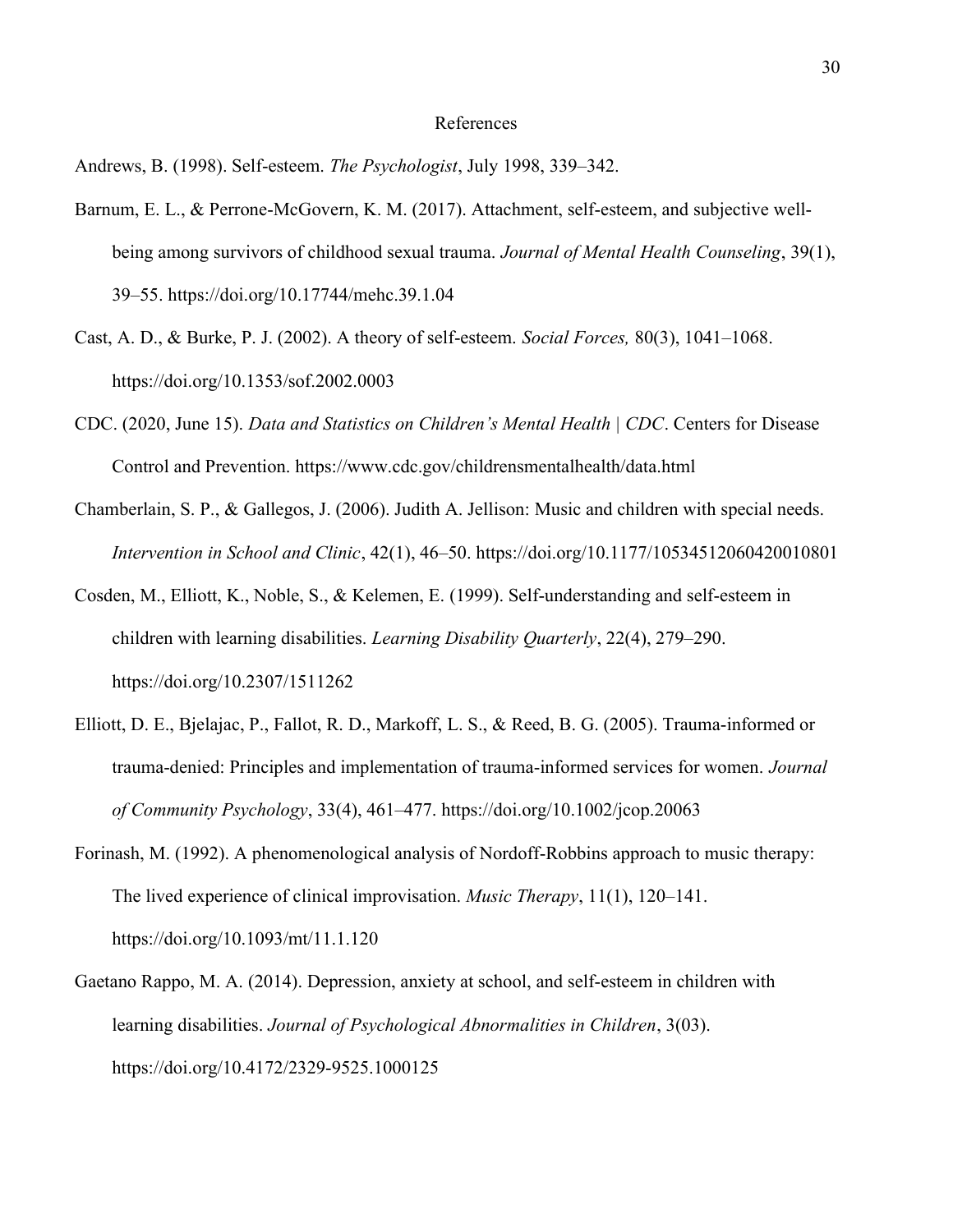- Gold, C., Voracek, M., & Wigram, T. (2004). Effects of music therapy for children and adolescents with psychopathology: A meta-analysis. *Journal of Child Psychology and Psychiatry*, 45(6), 1054–1063. https://doi.org/10.1111/j.1469-7610.2004.t01-1-00298.x
- Greenberg, J., Solomon, S., Pyszczynski, T., Rosenblatt, A., Burling, J., Lyon, D., Simon, L., & Pinel, E. (1992). Why do people need self-esteem? Converging evidence that self-esteem serves an anxiety-buffering function. Journal of Personality and Social Psychology, 63(6), 913–922. https://doi.org/10.1037/0022-3514.63.6.913
- Haines, J. H. (1989). The effects of music therapy on the self-esteem of emotionally disturbed adolescents. Music Therapy, 8(1), 78–91. https://doi.org/10.1093/mt/8.1.78
- Kashani, J., & Orvaschel, H. (1990). A community study of anxiety in children and adolescents. American Journal of Psychiatry, 147(3), 313–318. https://doi.org/10.1176/ajp.147.3.313
- Keesler, J. M. (2020). Trauma-specific treatment for individuals with intellectual and developmental disabilities: A review of the Literature from 2008 to 2018. Journal of Policy and Practice in Intellectual Disabilities, 17(4), 332–345. https://doi.org/10.1111/jppi.12347
- Lawendowski, R., & Bieleninik, Ł. (2017). Identity and self-esteem in the context of music and music therapy: A review. *Health Psychology Report*, 2, 85–99. https://doi.org/10.5114/hpr.2017.64785
- Li-Tsang, C. W.-P., Yau, M. K.-S., & Yuen, H. K. (2001). Success in parenting children with developmental disabilities: Some characteristics, attitudes, and adaptive coping skills. The British Journal of Development Disabilities, 47(93), 61–71. https://doi.org/10.1179/096979501799155594
- Mann, M., Hosman, C., Schaalma, H., & Vries, N. (2004). Self-esteem in a broad-spectrum approach for mental health promotion. Health Education Research, 19(4), 357–372. https://doi.org/10.1093/her/cyg041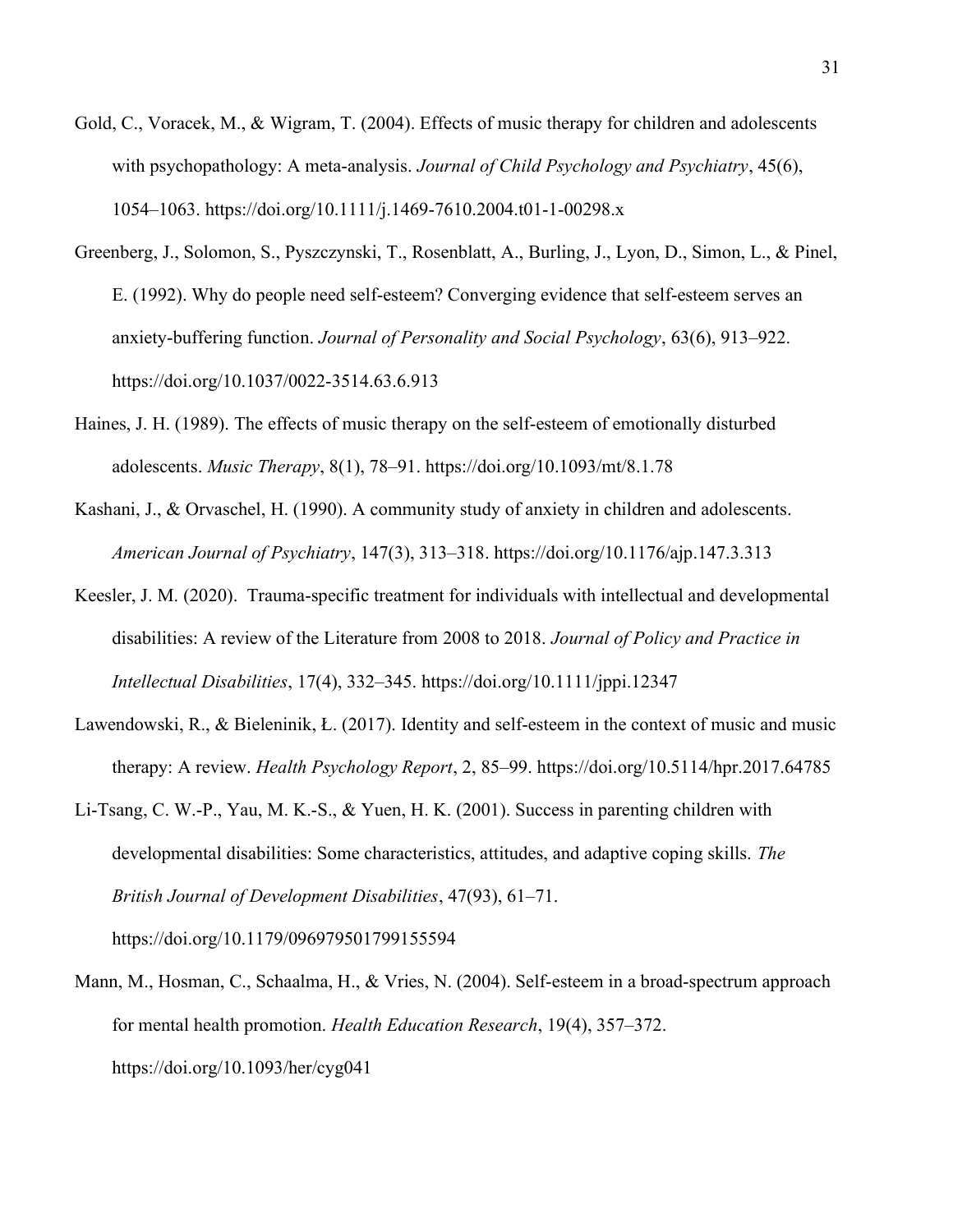- McKay, M., & Fanning, P. (2016). Self-esteem: A proven program of cognitive techniques for assessing, improving, & maintaining your self-esteem (Fourth edition). New Harbinger Publications, Inc.
- Mendelson, J., White, Y., Hans, L., Adebari, R., Schmid, L., Riggsbee, J., Goldsmith, A., Ozler, B., Buehne, K., Jones, S., Shapleton, J., & Dawson, G. (2016). A preliminary investigation of a specialized music therapy model for children with disabilities delivered in a classroom setting. Autism Research and Treatment, 2016, 1–8. https://doi.org/10.1155/2016/1284790
- Motta, R., & Lynch, C. (1990). Therapeutic techniques vs therapeutic relationships in child behavior therapy. Psychological Reports, 67(1), 315–322. https://doi.org/10.2466/pr0.1990.67.1.315
- Orth, U., Robins, R. W., & Widaman, K. F. (2012). Life-span development of self-esteem and its effects on important life outcomes. Journal of Personality and Social Psychology, 102(6), 1271– 1288. https://doi.org/10.1037/a0025558
- Pellitteri, J. (2000). The consultant's corner: "Music therapy in the special education setting." Journal of Educational and Psychological Consultation, 11(3–4), 379–391. https://doi.org/10.1080/10474412.2000.9669421
- Petruta-Maria, C. (2015). The role of art and music therapy techniques in the educational system of children with special problems. Procedia - Social and Behavioral Sciences, 187, 277–282. https://doi.org/10.1016/j.sbspro.2015.03.052
- Porter, S., McConnell, T., McLaughlin, K., Lynn, F., Cardwell, C., Braiden, H.-J., Boylan, J., Holmes, V., & the Music in Mind Study Group. (2017). Music therapy for children and adolescents with behavioral and emotional problems: A randomized controlled trial. Journal of Child Psychology and Psychiatry, 58(5), 586–594. https://doi.org/10.1111/jcpp.12656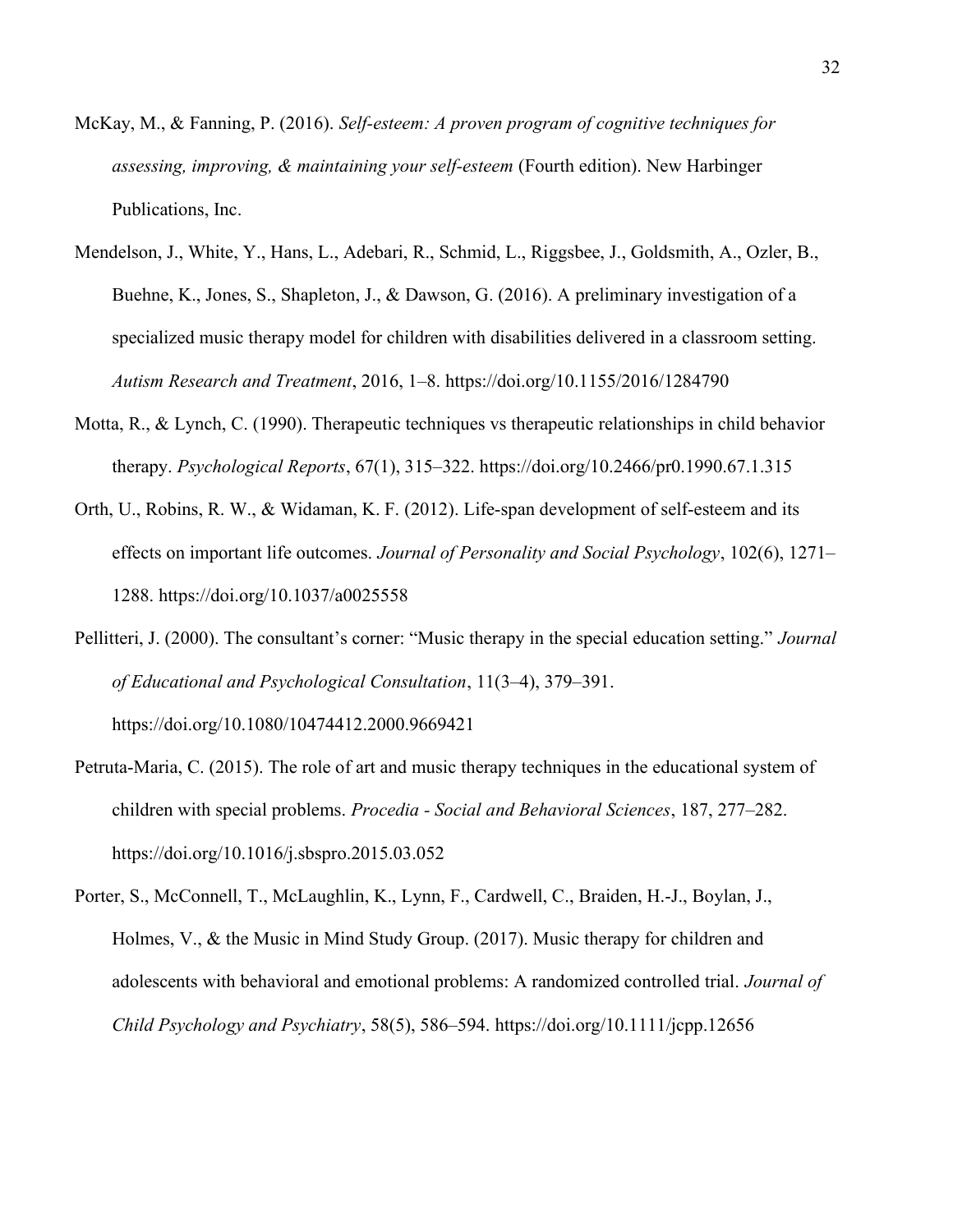- Vohnoutka, E. (n.d.). 10 Grounding Techniques for Anxiety. Health Guide. Retrieved January 30, 2022, from https://ro.co/health-guide/grounding-techniques-for-anxiety/
- Watson, L., & Knott, F. (2006). Self-esteem and coping in children with developmental coordination disorder. British Journal of Occupational Therapy, 69(10), 450–456. https://doi.org/10.1177/030802260606901003
- Werner, S., & Shulman, C. (2013). Subjective well-being among family caregivers of individuals with developmental disabilities: The role of affiliate stigma and psychosocial moderating variables. Research in Developmental Disabilities, 34(11), 4103–4114. https://doi.org/10.1016/j.ridd.2013.08.029
- Wigram, T. (2004). Improvisation: Methods and techniques for music therapy clinicians, educators, and students. J. Kingsley Publishers.
- Wigram, T., & Gold, C. (2006). Music therapy in the assessment and treatment of autistic spectrum disorder: Clinical application and research evidence. Child: Care, Health and Development, 32(5), 535–542. https://doi.org/10.1111/j.1365-2214.2006.00615.x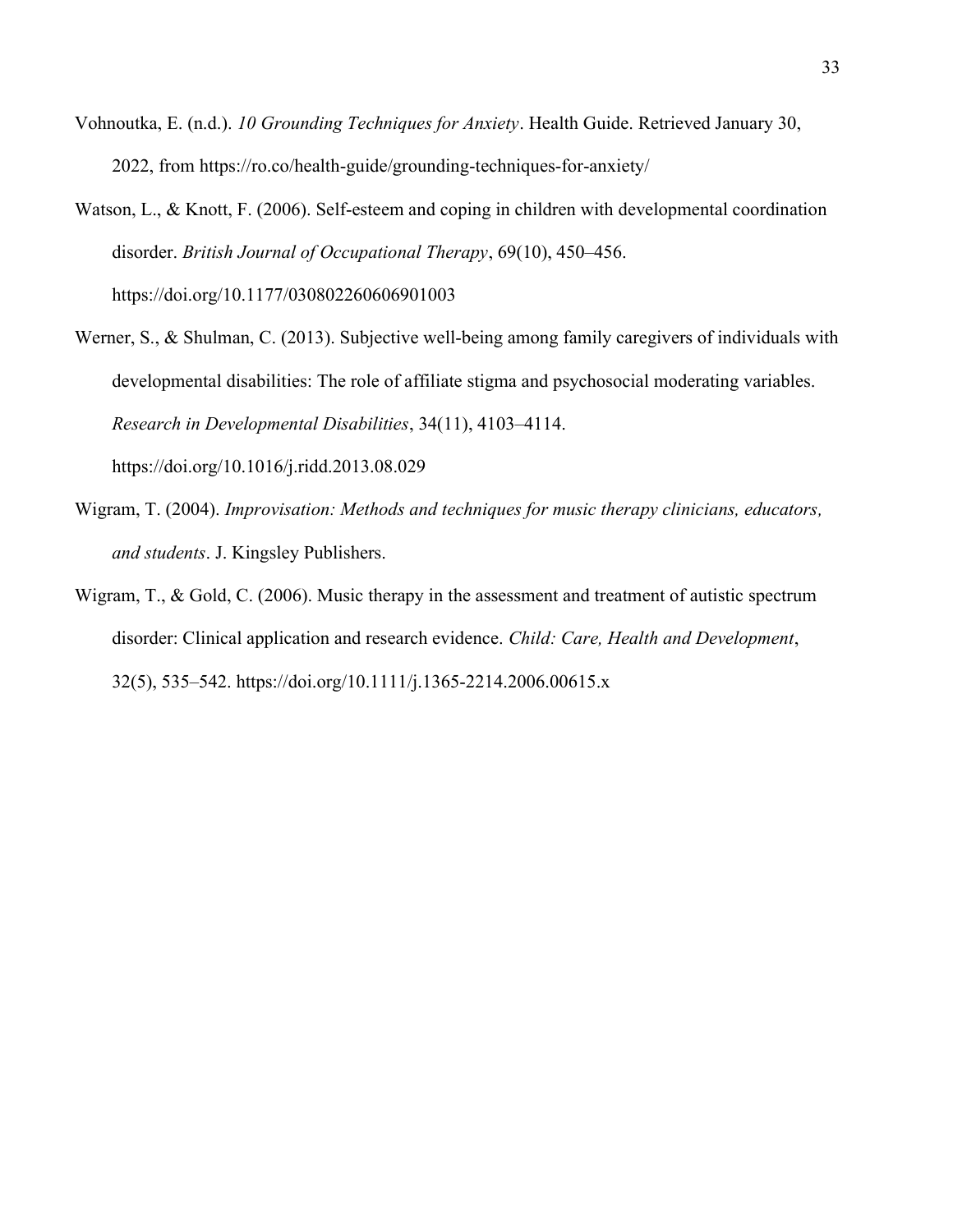#### Hello Song for Improvisation Session

## **Check In Song!**

Written by Chris Thomann

Tuning - Standard **Bpm 130** [Chorus]  $\mathbf{C}$  $G$ G  $\mathbf C$ G  $G$ This check in song, is to see how you're doing. To see how your feeling, about thoughts that may be brewing. This check  $C$   $B$   $A-G$  $\mathcal{C}$ D in song is used to know more, and that is something we just can't ignore! [Verse 1] G (vamp on G note) "Question one is: how are you doing?" (wait for response) "[Client name] is doing (response), is that right?" (wait for confirmation). [Pre-Chorus] (sung)  $\overline{c}$ D C B A G G Now we know and it's time to move on, we keep on going to the end of the song. [Chorus]  $\mathbf{c}$  $\mathbf{C}$ G G G G This check in song, is to see how you're doing. To see how your feeling, about thoughts that may be brewing. This check  $C$   $B$   $A-G$  $\mathbf{C}$ D in song is used to know more, and that is something we just can't ignore! [Verse 2] (spoken) G (vamp on G note) "Question two is: have you had any positive or negative thoughts about yourself today or recently? (wait for response) "[Client name] has said (response), is that right? (wait for confirmation)." [Pre-Chorus] (sung)  $\ddot{c}$ D C B A G G Now we know and it's time to move on, we keep on going to the end of the song. [Chorus]  $\mathbf{C}$  $\mathbf C$ G G G G This check in song, is to see how you're doing. To see how your feeling, about thoughts that may be brewing. This check  $\overline{C}$   $\overline{D}$   $\overline{A}\cdot\overline{G}$ in song is used to know more, and that is something we just can't ignore! [Verse 3] (spoken) "Question three is the last step for right now, it involves a scale, let me tell you how. One is the worst and ten is the best, how do you feel about yourself?" (wait for response) "[Client name] has said (response), is that right? (wait for confirmation)." [Pre-Chorus] (sung)  $\mathbf C$  $\mathbf{D}$ C B A G G Now we know and it's time to move on, we keep on going to the end of the song. [Chorus]  $\mathbf C$ G  $\mathbf C$ G  $G$  $\mathbf{G}$ This check in song, is to see how you're doing. To see how your feeling, about thoughts that may be brewing. This check D C B A-G  $\mathbf{C}$ in song is used to know more, and that is something we just can't ignore!